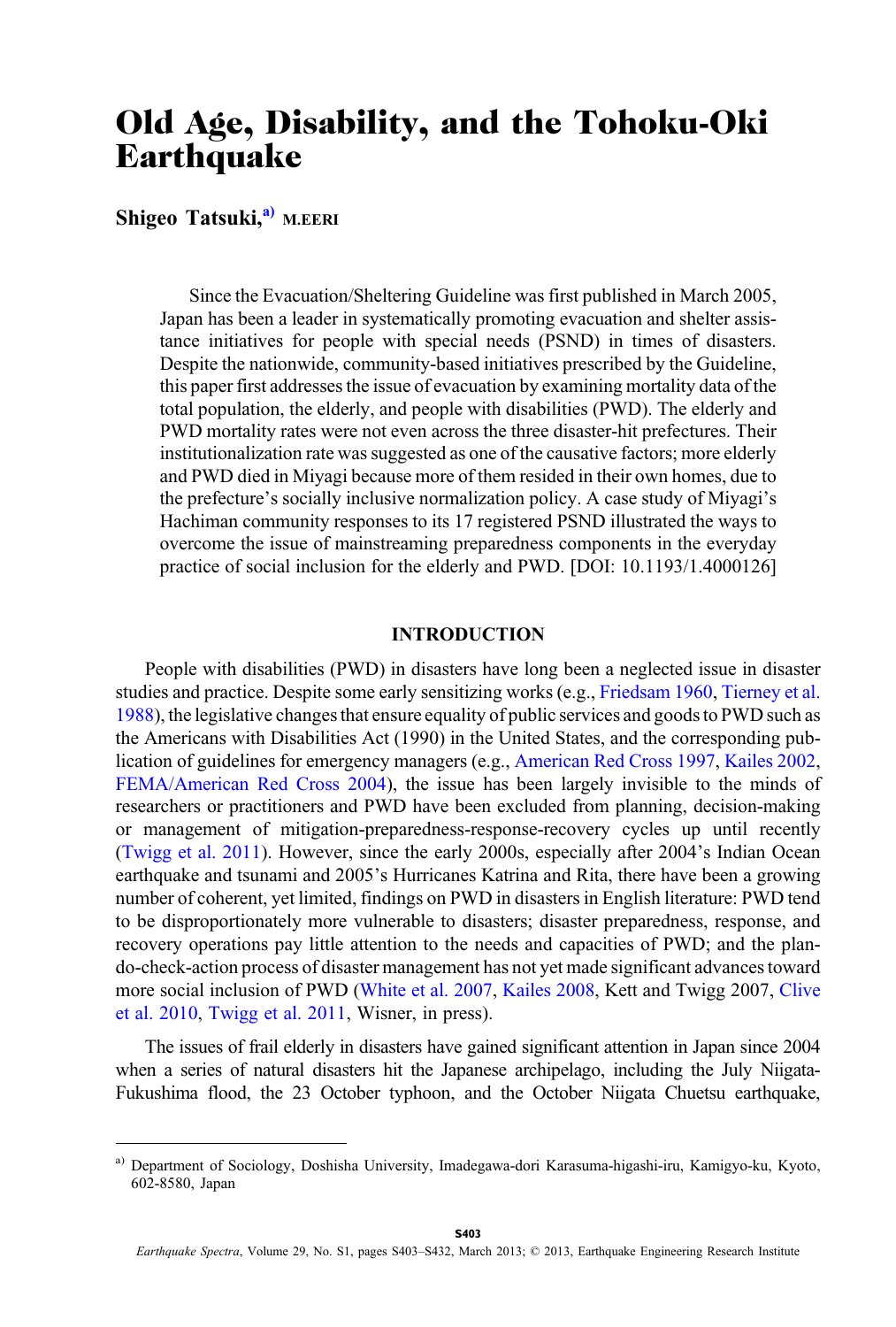wherein notably more than 60% of the victims were over the age of 65. As a response to these tragedies, Japan's Cabinet Office established a committee on "Communicating Disaster Information and Evacuation/Sheltering Assistance for the Elderly and Other Population during Heavy Meteorological and Other Disasters." The committee published the first edition of the "Evacuation/Sheltering Assistance Guideline for People with Special Needs in Times of Disaster" in March 2005. After the guideline's publication, the term *saigaiji-youengosha* or "people with special needs in times of disaster" (PSND) was popularized in place of saigai-jakusha or "disaster-vulnerable people." The guideline defines PSND as follows:

Those who require assistance for a series of evacuation actions in order to obtain necessary information promptly and accurately and thus to protect oneself in times of disaster. Examples of PSND include the elderly, PWD, foreigner, infants and pregnant women. PSND also have difficulties to adjust to new environments that are caused by evacuation, sheltering and changes in housing. They are, however, able to function daily, whereby living independently given the proper resources and services when necessary.

The guideline then suggests the following more practical examples that have been employed by some municipalities that have started their own PSND counter-disaster measures initiatives:

- 1. Those who are at his/her own residence and are assessed as long-term care  $(LTC)^{1}$ level 3 or more (i.e., require moderate level of home care) who cannot stand up or walk without assistance from the other.
- 2. People with disabilities who are assessed as physical impairment level 1 or 2 and/or intellectual disability level A.
- 3. Single household elderly, elderly couples and other forms of non-single elderly household.

Following another series of heavy rainfall, flood and landslide disasters in the subsequent year of 2005, another Cabinet Office committee conducted field research on the 2005 meteorological disaster sites and revised the evacuation and sheltering assistance guideline in March 2006. The 2006 guideline emphasized: (1) establishing a special team in each municipal government that was in charge of coordinating assistance to the target population; (2) encouraging the information sharing of the special needs population within the local government and, if possible, with local community organizations, such as neighborhood associations and community emergency and response team; and (3) planning individualized evacuation/sheltering procedures for each PSND.

In the following fiscal year of 2006, the committee on PSND continued working on more detailed procedures and workflows in order to collect and share information on PSND, and to make individualized evacuation and sheltering assistance plans. In March 2007, the committee published the "Report on Preparedness Procedures for PSND," which emphasized the establishment of a system to assist PSND by facilitating cooperation between the

<sup>&</sup>lt;sup>1</sup> The Long-Term Care (LTC) Insurance program in Japan was introduced in 2000. Individuals 65 years old and above are generally eligible for LTC services. However, individuals 40–64 years old may apply for "long-term care certification" from the municipality to be eligible for LTC services. Services range from home care visits from home helpers and use of special nursing homes for the elderly (Ministry of Health, Labor and Welfare 2002). LTC Level 3 or more means that a person requires a moderate level of care because s/he cannot stand up or walk by oneself, requiring full supports for toileting, bathing, and changing clothes.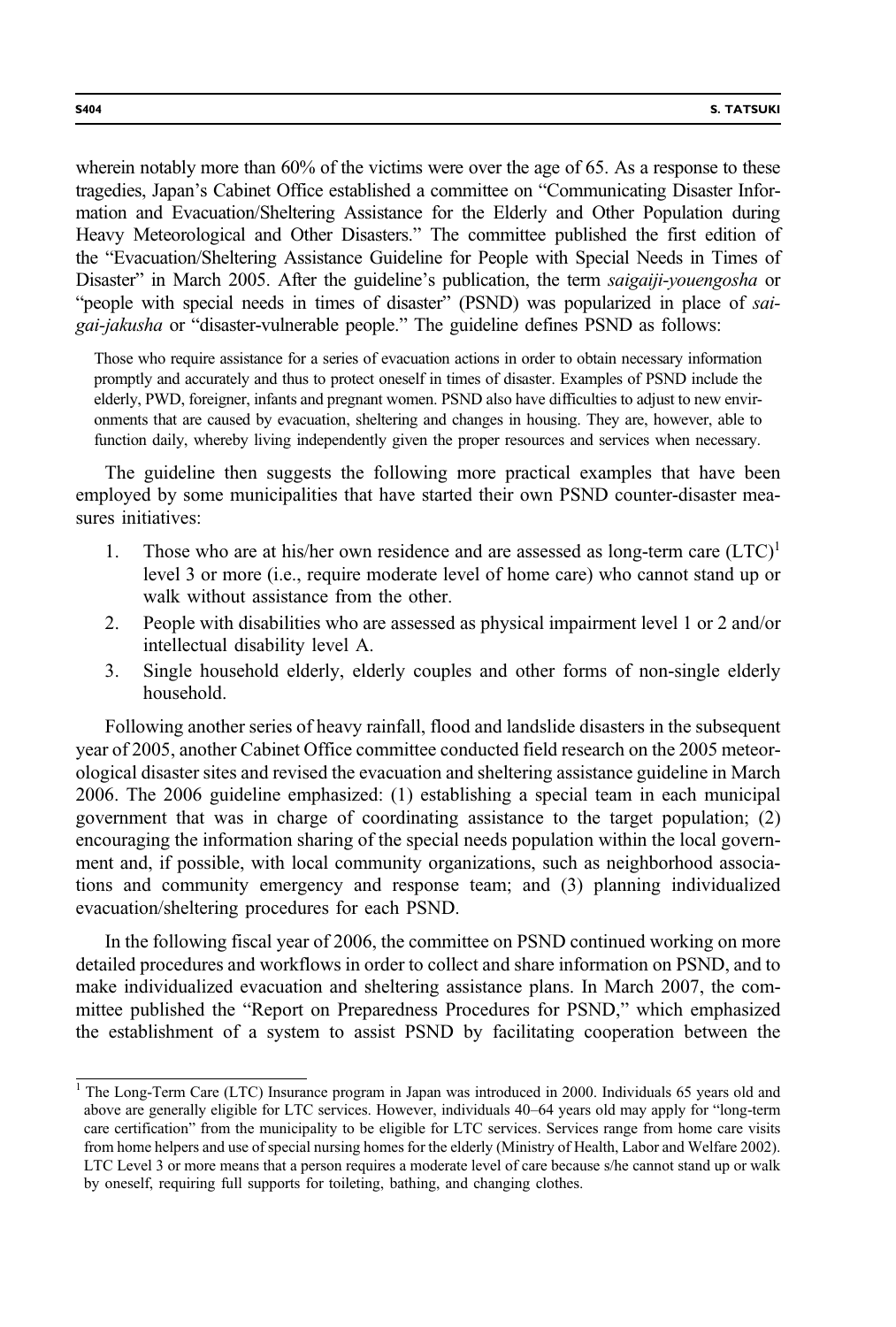local/municipal government disaster management department and its health and welfare department. The role of the disaster management department is to provide local hazard information, while the health and welfare department provides information on potential vulnerabilities within the target population. The 2007 report encouraged the use of maps where potentially vulnerable individuals, such as the frail elderly and people with disabilities (PWD) were projected onto multiple hazard layers, such as flood, landslide, and seismicity. The map can help identify who are at more risk because of their functional needs as well as of their geographic locations ([Enders and Brandt 2007,](#page-27-0) [Tatsuki and Comafay 2012](#page-29-0)).

It should be noted that when the Cabinet Office first established the 2004 committee on "Communicating Disaster Information and Evacuation/Sheltering Assistance for the Elderly and Other Population during Heavy Meteorological and Other Disasters," the term saigaijakusha or "disaster-vulnerable people" was in use by the Office staffs and some committee members. In Japanese context, the term implies that the vulnerability is defined by their impairments and therefore is treated as a trait of those individuals. Disability literature (e.g., [Oliver 1990](#page-28-0), [Twigg et al. 2011\)](#page-29-0) calls this a "medical model" of disability. The term also implies that the society should respond to them in a compassionate manner like good Samaritans. This orientation is called a "charity model" of disability. In other words, it was apparent that mixtures of medical and charity models of disability were dominant when the committee started its work in the fall of 2004. After the committee started its activities, the facts from recent disasters such as the 2004 Niigata-Fukushima Flood disaster were briefed to the committee members: It was not simply the age or the frailty of the victims that mattered in death and life situations and the most vulnerable were those elderly in single or two-person (most typically elderly couple) households in a high-risk flood prone area whose everyday life was supported solely by formal community care (i.e., LTC) services such as home help, meals on wheels, day care, daily nurse visits and alike and, at the same time, whose informal social support network is weak. During normalcy, these people can rely solely on formal service providers for survival in everyday life at their own home. During disaster, however, those formal service providers are not able to come and help. In addition, if one's informal support from kith and kin is weak, s/he becomes very vulnerable to the threats of the hazards ([Hayashi and Tatsuki 2004,](#page-27-0) [Hayashi and Tamura, 2005](#page-27-0)). Based on the new evidence, the committee members started talking about an alternative model of disaster vulnerability which viewed it as a relational concept and considered it as a product of hazards, person needs as well as their capabilities, and environmental responsiveness to their functional needs. In order to stress this conceptual shift, the term *saigaiji-youengosha* or "people with special needs in times of disaster (PSND)" was coined for the publication of the 2005 guideline.

In order to define the degree and nature of special needs for each PSND, the person-inenvironment (PIE) model of vulnerability was proposed ([Tatsuki 2012](#page-29-0), [Tatsuki and Comafay](#page-29-0) [2010,](#page-29-0) [2012](#page-29-0)), which defined disaster Vulnerability  $(V)$  as a function of Hazards  $(H)$ , Person (P), and Environment (E) factors, or  $V = f(H, f(P, E))$ . The P factor includes a demographic variable, long-term care (LTC) level, physical/intellectual/mental disability, and physical immobility variables. For example, those who are over the age of 85 ("oldest-old"), LTC Level 3 or more, with physical impairments and immobility may score high on P factor vulnerability. E factor includes built-environment fragility, as well as levels of social capital in the neighborhood. Those who reside in housing that was built before the new seismic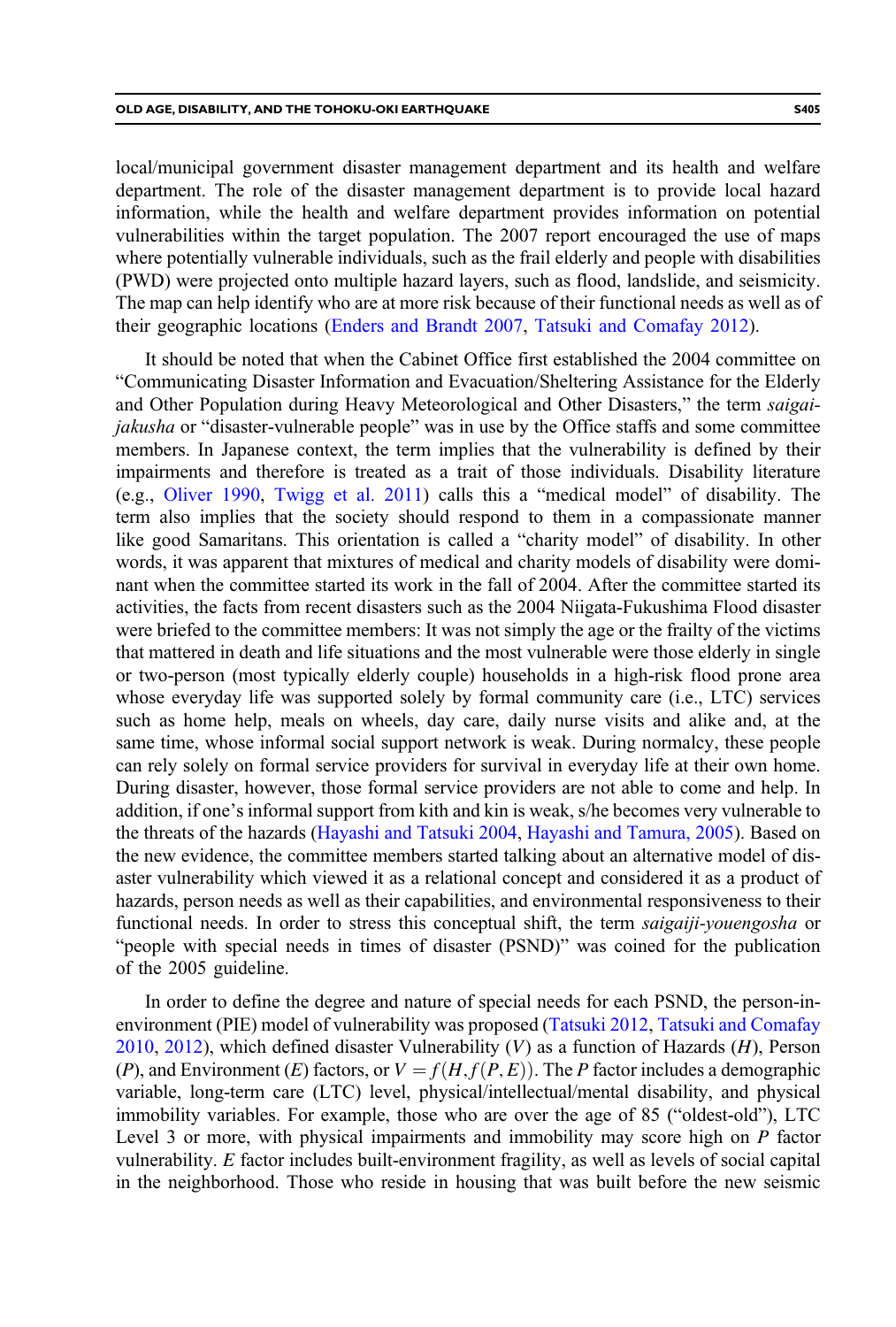standard was introduced in 1981 and where his or her neighbors are not inclined to help each other may be highly vulnerable on E factor. Person and Environment interaction, or the  $P \times E$ factor, includes household size and social isolation variables. If an oldest-old person answers that s/he lives by him- or herself, that the person whom s/he relies on in case of emergency resides outside of the city boundary, and that it would more than one hour for that help to arrive, s/he is vulnerable on this factor. The overall disaster vulnerability is estimated by a summation of all factor scores. Note that even though one is vulnerable on the  $P$  factor because of the old age and a high (i.e., more than Level 3) LTC level, one's overall disaster vulnerability may not necessarily be high if s/he enjoys daily close contacts with a large number of family members who live together in the same household, and therefore the  $P \times E$  factor counterbalances the P factor vulnerability.

The alternative thinking that led officials to coin the new term PSND in the 2005 guideline seemed to align itself closely with a "social model" of disability [\(Oliver 1990\)](#page-28-0), which defines disability as the social construction after having impairments. Because it is a social construction, disaster-countermeasure planning and implementations for PSND also need to be social. They require both society and individuals to work collaboratively in order to meet PSND's basic life functional needs, such as those for communication, medical care, maintaining functional independence, supervision, and transportation ([Kailes and Enders 2007](#page-28-0)) during a disaster. Unlike its UK or U.S. counterpart models, however, an emancipatory and universalist orientation toward social inclusion [\(Oliver 1990](#page-28-0), [Barnes 2001](#page-27-0)) was less emphasized. For example, the 2005 guideline and the following revisions have kept emphasizing the use of "specially designated" shelters for PSND, and issues of universal access and social inclusion in designated shelters were so far not discussed at all.

The Japanese approach to issues of PSND may not have been universally oriented toward social inclusion. Nevertheless, almost all municipalities in Japan have undertaken disaster countermeasures planning and implementation initiatives for PSND since the publication of the 2005 guideline, the 2006 revised guideline and the 2007 report. According to the survey conducted by FDMA, as of 1 April 2011, 1,262 out of 1,644 municipalities (76.8%) completed formulating PSND assistance master plans and an additional 349 municipalities (21.2%) were expected to finish within 1 year. Similarly, 864 (52.6%) municipalities reported that they have finished creating and have been updating the PSND registry. A total of 684 (41.5%) municipalities said that they were currently in the process of making the registries. Municipalities have also been working hard on assigning local residents/helpers as registered evacuation supporters (RES). A total of 361 (22.0%) reported that they have completed the RES assignment, 998 (60.7%) are in the process, and 285 (17.3%) have not yet initiated the process ([Fire and Disaster Management](#page-27-0) [Agency 2011\)](#page-27-0).

Until recent years, the issue of people with special needs in times of disasters have been one of the most neglected themes in disaster research in English and Japanese. Japan was one of a few countries where nationwide initiatives on PSND have been planned among almost all municipalities and have been implemented among about one-fifth of them. The objective of this paper is to examine how these disaster countermeasures, as prescribed by the Evacuation/Sheltering Assistance Guideline for PSND (2005, 2006), worked or did not work in one of the better-prepared nations during the 2011 Tohoku-oki earthquake disaster, in order to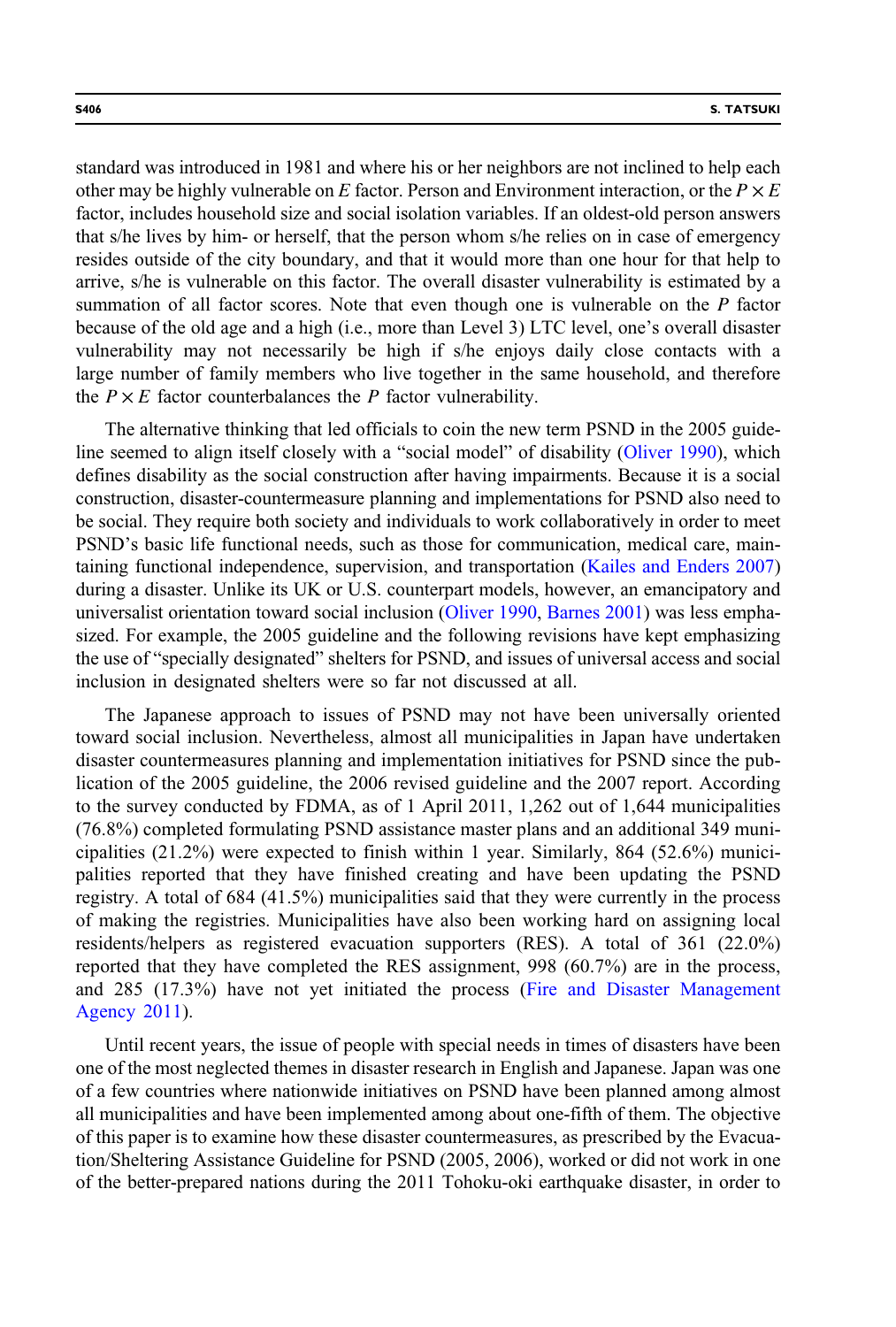learn lessons from the local practices and to suggest the next actions to be taken toward better management of issues associated with PSND. In order to answer the research questions, different sources of data on the prefectural, municipal, community, organizational, and individual levels were used. Death tolls by prefecture (Iwate, Miyagi, and Fukushima) and by age group were obtained from the National Policy Agency. Municipal death rates of all residents, as well as those of PWD, were obtained from the Japan Broadcast Corporation (NHK) production team who conducted a series of three repeated telephone interview- and simple facsimile-based questionnaire surveys on the death tolls for all residents and those of PWD, directed to all 31 municipalities that recorded more than ten casualties from to the 11 March 2011 disaster. The NHK surveys were conducted in September 2011, January 2012, and September 2012. The survey repetition was necessary because municipalities kept updating PWD death tolls. Community-level results on the death and life situations of all 17 registered PSND in Hachiman, Ishinomaki City, was also obtained from the NHK team that conducted snowballing-style qualitative interviews to surviving PSND, their RESs, and key stakeholders in the community.

## CASUALTY GAPS BETWEEN THE TOTAL POPULATION AND PSND2

### **ELDERLY CASUALTIES** ELDERLY CASUALTIES

Despite the abovementioned national and local government initiatives and corresponding community efforts on PSND disaster countermeasures in recent years, serious problems confronted municipalities, communities, PSND, and their families at the onset of the 11 March 2011 Tohoku-oki earthquake and tsunami disaster. Table [1](#page-5-0) shows the death toll that was officially tallied and announced by the National Police Agency on 6 March 2012, the total population as of the 2010 census date of 1 October ([The Statistics Bureau and the Director-General](#page-29-0) [for Policy Planning of Japan 2011\)](#page-29-0), and the number of deaths per 100,000 by gender, age, and prefecture. Figure [1](#page-6-0) shows the proportion of Iwate, Miyagi, and Fukushima casualties by age group (gray bars) for each gender. For comparative purposes, population pyramids of the three prefectures (transparent bars) were overlaid onto the casualties-by-age-group bar charts. Figure [1](#page-6-0) indicates that proportionally a far greater number of both male and female elderly (those who were over 60) died. Those who were over the age of 60 accounted for 64% of all male and 68% of all female casualties. Furthermore, gaps between gray (proportion of a given age-group casualty out of the total casualties) and transparent (proportion of a given age group out of the total population, which indicates the expected proportion of its age group) bars widened as age class increased. Compared with the expected proportion as estimated by the total population age distribution, 1.5 times more men of their 60s and 1.3 times more women of the same age group died. For men and women in their 70s, the ratios were 2.5 for men and 2 for women. For those who were over 80 years old, proportionately 3.4 times more men and 2.6 times more women died than the expected proportion. Future study needs to explore causes of the high elderly death toll despite the recent nationwide

 $2$  The following mortality data for the total population, the elderly, and PWD do not distinguish those who were institutionalized at the time (e.g., in hospitals and nursing homes) from those who were living at home. The reported mortalities were therefore treated as the best proxies of PSND mortality.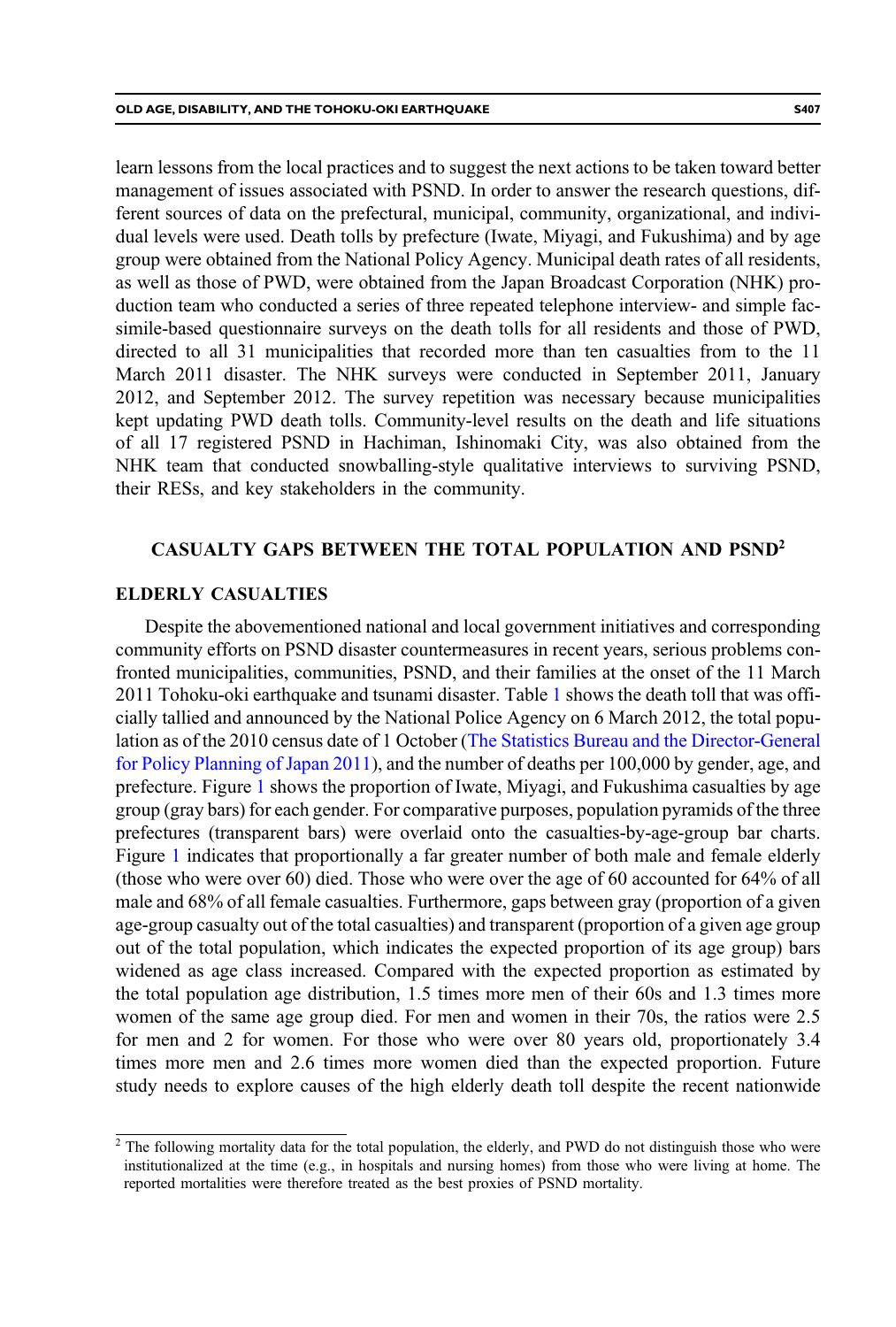|            |           |       | Death toll  |       |         | Total population           |           |       | Number of deaths<br>per 100,000 |       |
|------------|-----------|-------|-------------|-------|---------|----------------------------|-----------|-------|---------------------------------|-------|
| Prefecture | Age       |       | Male Female | Total | Male    | Female                     | Total     |       | Male Female                     | Total |
| Iwate      | $0 - 9$   | 30    | 54          | 84    | 54,287  | 51,930                     | 106,217   | 55    | 104                             | 79    |
|            | $10 - 19$ | 41    | 41          | 82    | 65,306  | 61,918                     | 127,224   | 63    | 66                              | 64    |
|            | $20 - 29$ | 75    | 59          | 134   | 59,637  | 58,980                     | 118,617   | 126   | 100                             | 113   |
|            | $30 - 39$ | 134   | $108\,$     | 242   | 80,390  | 77,575                     | 157,965   | 167   | 139                             | 153   |
|            | $40 - 49$ | 165   | 180         | 345   | 79,900  | 80,170                     | 160,070   | 207   | 225                             | 216   |
|            | $50 - 59$ | 297   | 308         | 605   | 95,059  | 95,486                     | 190,545   | 312   | 323                             | 318   |
|            | $60 - 69$ | 426   | 466         | 892   | 90,142  | 98,326                     | 188,468   | 473   | 474                             | 473   |
|            | $70 - 79$ | 550   | 606         | 1,156 | 70,130  | 93,844                     | 163,974   | 784   | 646                             | 705   |
|            | $80+$     | 400   | 616         | 1,016 | 36,961  | 75,041                     | 112,002   | 1,082 | 821                             | 907   |
| Miyagi     | $0 - 9$   | 170   | 165         | 335   | 101,846 | 97,068                     | 198,914   | 167   | 170                             | 168   |
|            | $10 - 19$ | 137   | 147         | 284   | 117,822 | 111,475                    | 229,297   | 116   | 132                             | 124   |
|            | $20 - 29$ | 177   | 155         | 332   | 135,185 | 134,457                    | 269,642   | 131   | 115                             | 123   |
|            | $30 - 39$ | 275   | 253         | 528   | 162,597 | 161,165                    | 323,762   | 169   | 157                             | 163   |
|            | $40 - 49$ | 321   | 348         | 669   | 145,852 | 146,619                    | 292,471   | 220   | 237                             | 229   |
|            | $50 - 59$ | 509   | 573         | 1,082 | 158,825 | 162,591                    | 321,416   | 320   | 352                             | 337   |
|            | $60 - 69$ | 900   | 854         | 1,754 | 151,083 | 157,214                    | 308,297   | 596   | 543                             | 569   |
|            | $70 - 79$ | 1,070 | 1,116       | 2,186 | 102,335 | 130,242                    | 232,577   | 1,046 | 857                             | 940   |
|            | $80+$     | 733   | 1,248       | 1,981 | 52,571  | 101,686                    | 154,257   | 1,394 | 1,227                           | 1,284 |
| Fukushima  | $0 - 9$   | 29    | 18          | 47    | 89,226  | 85,146                     | 174,372   | 33    | 21                              | 27    |
|            | $10 - 19$ | 24    | 29          | 53    | 104,283 | 98,804                     | 203,087   | 23    | 29                              | 26    |
|            | $20 - 29$ | 25    | 24          | 49    | 98,828  | 94,349                     | 193,177   | 25    | 25                              | 25    |
|            | $30 - 39$ | 44    | 33          | 77    | 127,461 | 122,496                    | 249,957   | 35    | 27                              | 31    |
|            | $40 - 49$ | 51    | 50          | 101   | 122,131 | 121,730                    | 243,861   | 42    | 41                              | 41    |
|            | $50 - 59$ | 103   | 92          | 195   | 148,080 | 145,806                    | 293,886   | 70    | 63                              | 66    |
|            | $60 - 69$ | 167   | 129         | 296   | 136,356 | 137,326                    | 273,682   | 122   | 94                              | 108   |
|            | $70 - 79$ | 172   | 233         | 405   | 96,086  | 125,140                    | 221,226   | 179   | 186                             | 183   |
|            | $80+$     | 156   | 222         | 378   | 54,725  | 109,005                    | 163,730   | 285   | 204                             | 231   |
| Total      |           | 7,181 | 8,127       |       |         | 15,308 2,737,104 2,935,589 | 5,672,693 | 8,241 | 7,379                           | 7,704 |

<span id="page-5-0"></span>Table 1. Death toll, total population, and number of deaths per 100,000 by gender and age group

Note: The above table does not include 414 (Age unknown) or 64 (Age and Gender unknown).

Source: The National Police Agency, 6 March 2012; The Statistics Bureau and the Director-General for Policy Planning of Japan, 2011, 2010 Population Census.

initiatives for preparing disaster countermeasures for people with special needs, as was outlined in the previous section.

Figure [2](#page-7-0) compares a ratio of the observed death proportion (gray bar) to the expected proportion (white bar) for a given age group by gender and prefecture in Figure [1.](#page-6-0) If the ratio is under 1, the observed death toll is proportionately lower than the population composition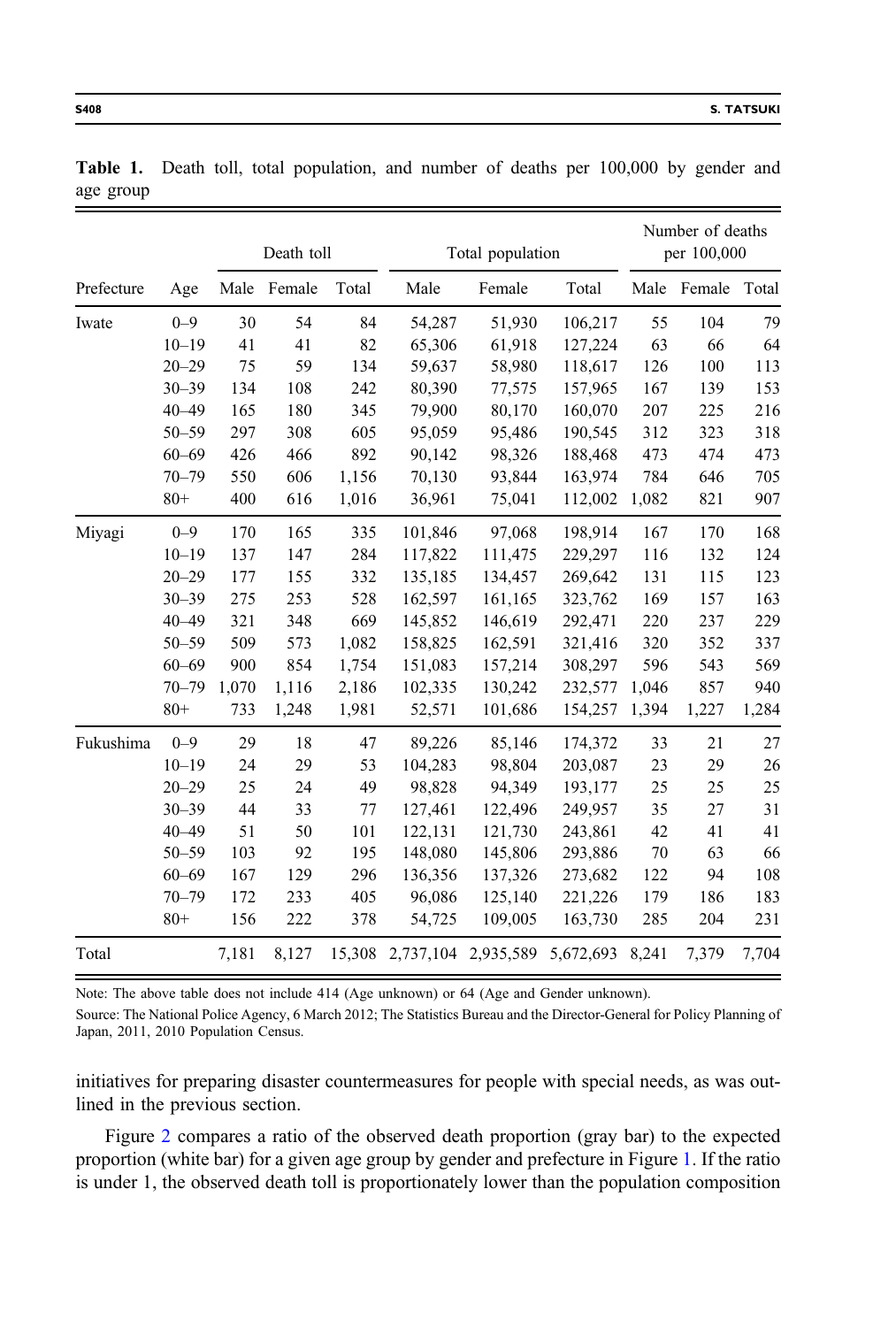<span id="page-6-0"></span>

Figure 1. Population pyramid and the Tohoku-oki earthquake and tsunami mortality rate by prefecture by gender and age group as of 6 March 2012 (Source: [The National Police Agency](#page-29-0) [2012,](#page-29-0) [The Statistics Bureau and the Director-General for Policy Planning of Japan 2011\)](#page-29-0).

for that age group. If the ratio is over 1, more deaths are observed for that particular age group compared with population age composition. The ratios among the three prefectures were similar (below 1) for men and women who were under 60 years of age. Over the age of 60, the ratios became bigger than 1, suggesting proportionately more of these age groups died in the three prefectures. Despite the nationwide counter-disaster measure initiatives in recent years, the results indicate that more extensive and intensive efforts are needed to counteract the vulnerability of elderly people to disasters, which have been reported in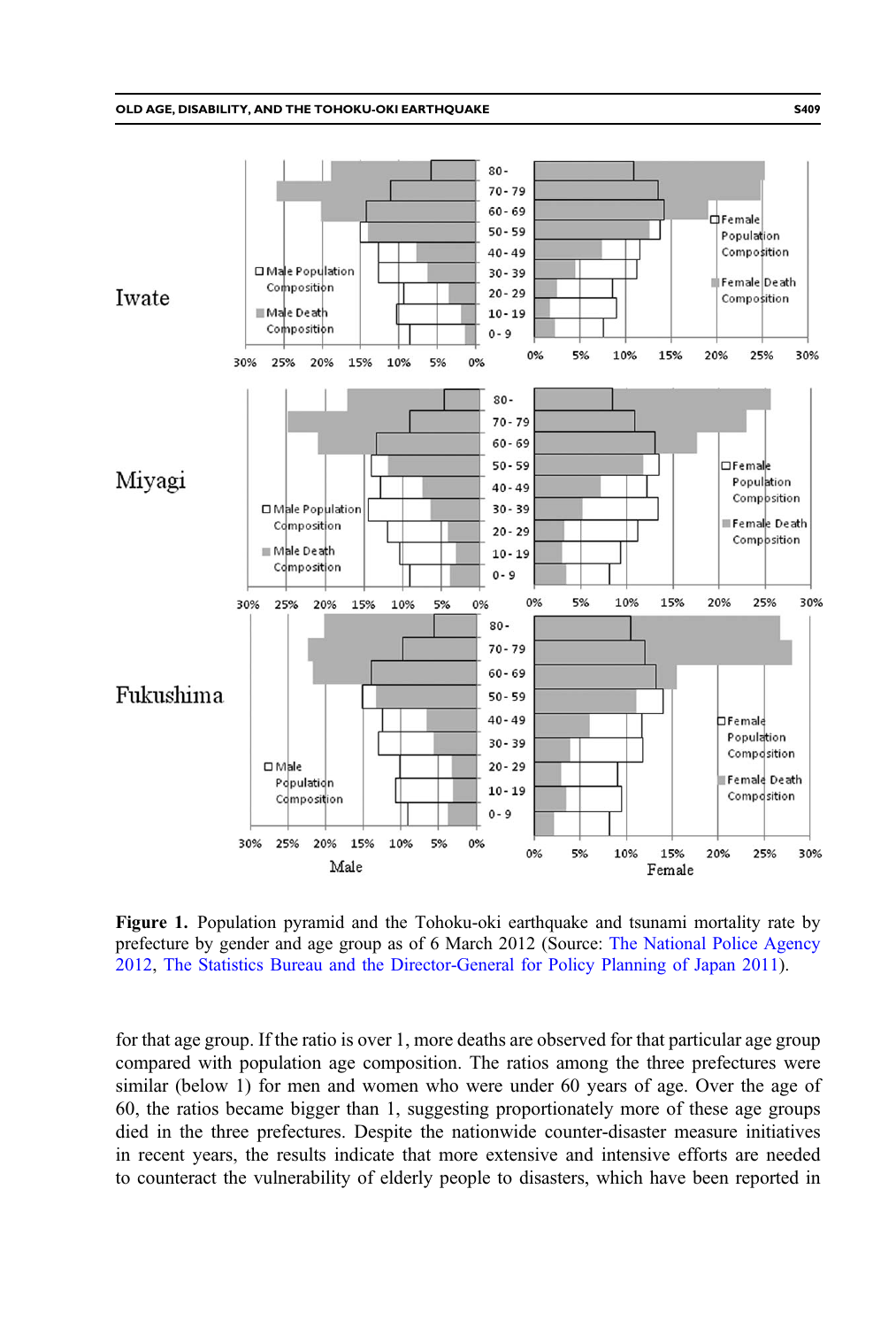<span id="page-7-0"></span>

Figure 2. Ratio of observed to expected death toll by age, gender, and prefecture (Source: [The](#page-29-0) [National Police Agency 2012,](#page-29-0) [The Statistics Bureau and the Director-General for Policy Planning](#page-29-0) [of Japan 2011\)](#page-29-0).

the field (e.g., [Friedsam 1960](#page-27-0), [Blaikie et al. 1994](#page-27-0), [Tanida 1996](#page-29-0), Wisner, in press, [Sharkey](#page-29-0) [2007\)](#page-29-0). Furthermore, gender and prefectural differences emerged for those who are over 60 years of age. For these age groups, proportionately more male than female elderly died. In addition, male and female elderly died proportionately more in Miyagi and Fukushima compared with Iwate Prefecture. Future investigations are needed in order to explain elderly death rate differences in gender and prefecture and to examine whether these differences are somewhat related to the differences in gender and prefecture specific initiatives.

### **PWD CASUALTIES** PWD CASUALTIES<br>PWD CASU

With regard to casualties among PWD, two mass-media corporations, Mainichi Shimbun newspaper and Japan Broadcasting Corporation (NHK), independently conducted telephoneand facsimile-based surveys of the disaster-hit municipalities<sup>3</sup> in Iwate, Miyagi, and Fukushima Prefectures. While *Mainichi* data has not been updated since it was published in late

<sup>3</sup> Mainichi Shimbun reported the results from 33 municipalities in three disaster-hit Tohoku prefectures on 24 December 2011, while NHK focused on those 31 municipalities where more than ten resident casualties were recorded. A part of NHK survey results was broadcast through ETV on 6 March 2012. Although the NHK survey was more detailed because it examined separate casualties among different disability categories, those numbers were not reported in the TV program. The original NHK survey data was provided to the author, who served as a commentator for the 6 March program. The major difference between the Mainichi and NHK surveys appeared in Ishinomaki City, where Mainichi PWD casualties (599) were much higher than those in the NHK survey (397 casualties). A personal communication to Mr. Kotaro Teranishi, the producer of the 6 March show, explained that the Ishinomaki City administration confounded direct and indirect death among PWD until February 2012. NHK thus used the direct casualties (397).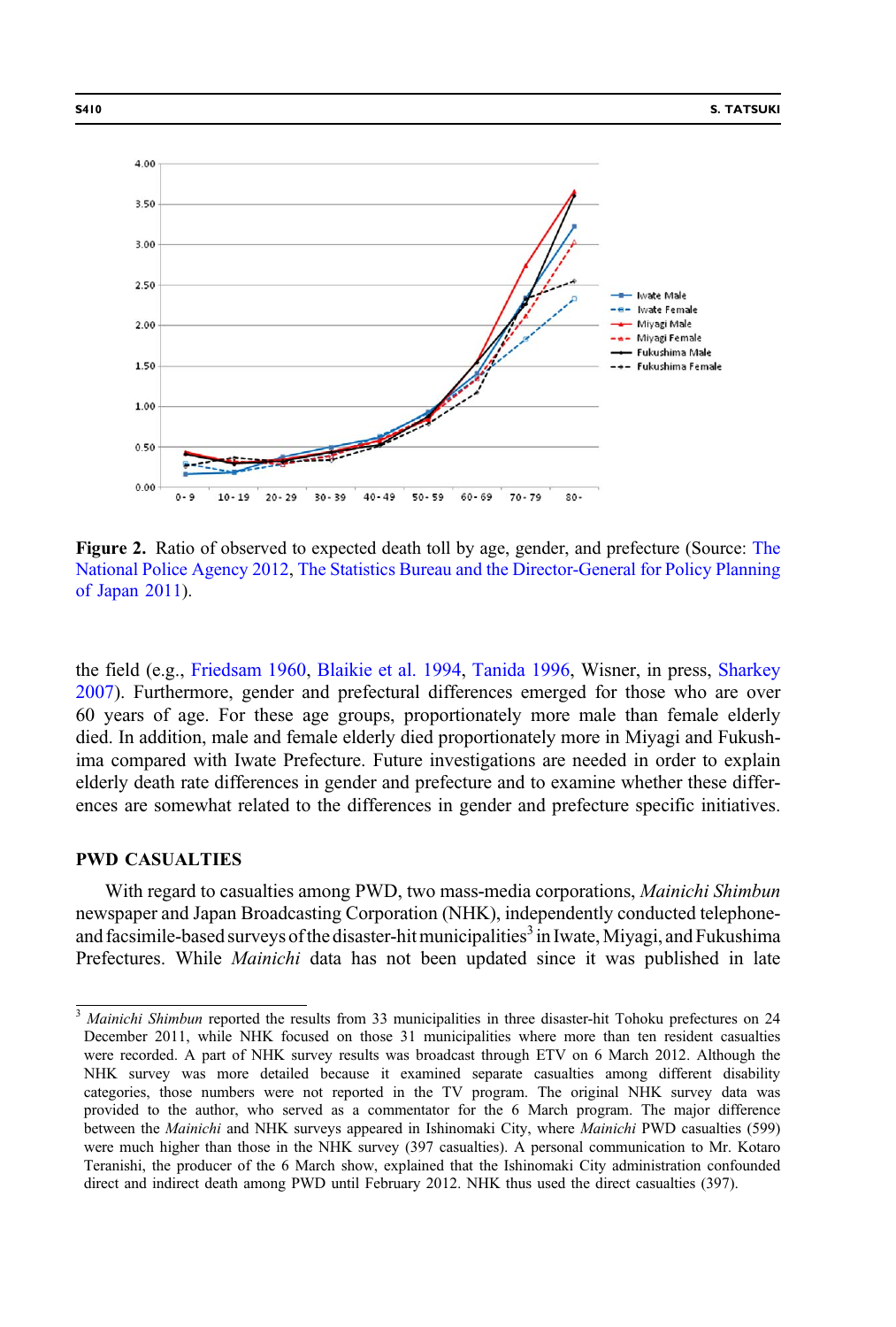December 2011, NHK has updated the municipality PWD death toll<sup>4</sup> in January 2012 and September 2012 since the first survey that was conducted in September 2011. The NHK data was also cross-validated with the official PWD death toll by the Miyagi Prefecture administration at the end of August 2012. Cross-validation indicated that the NHK data was far more up-to-date and accurate than those of *Mainich Shimbun*. It was therefore decided that the NHK death toll would be used in order to estimate PWD casualties for the tsunami-hit municipalities in the other two prefectures, Iwate and Fukushima, which have not released the official numbers on PWD death.

Table [2](#page-9-0) shows the mortality rates of the total population, those of PWD (all categories), and those for such specific disability categories as intellectual, physical (including visual, auditory, and orthopedic impairments), and mental disabilities. Figure [3](#page-11-0) displays a very clear correlation between the total death tolls and those of PWD among the 31 tsunamihit municipalities described in Table [2.](#page-9-0) The figure further indicates that the harsher the death toll among the total population (i.e., over 1.4% of total population mortality), the wider the gap grew between the total population death toll and that of PWD. In other words, proportionately more PWD were killed in those municipalities with harsher death tolls. Figure [4](#page-11-0) compared municipality mortality rate distributions of the total population with those of PWD by prefecture. The comparisons suggest that high discrepancy between the total population and PWD casualties was found especially in Miyagi prefecture.

Figure [5](#page-12-0) estimates magnitudes of the casualty gap between the total and PWD population for each of the three prefecture municipalities by means of fitting a simple no-intercept (i.e., no constant term) regression line:

$$
PWD\ mortality = Casuality\ gap\ coefficient \times Total\ population\ mortality\qquad(1)
$$

Please note that an intercept, or a constant term, is set to zero and is thus omitted; if there is no casualty in the total population, the predicted PWD mortality is also zero. The above regression coefficient then indicates the degree of the total-population-to-PWD casualty gap. The larger the coefficient, the bigger the gap exists between the total and PWD mortalities. The regression (casualty gap) coefficient for Miyagi municipalities was 1.92  $(t = 15.1, p < .001)$  and this regression model's coefficient of determination or  $R^2$  was .946. In other words, one can interpret with very high accuracy ( $R<sup>2</sup> = .946$ ) that the PWD mortality rate was nearly twice (1.92 times) as many as that of the total population in Miyagi prefecture. In contrast, a simple no-intercept regression analysis of Iwate municipalities turned out to be even more accurate ( $R^2 = .995$ ) and it showed that only slightly higher (1.19 times,  $t = 36.419$ ,  $p < .001$ ) proportion of PWD died. Likewise, the casualty gap coefficient for Fukushima was even smaller than that of Iwate (1.16,  $t = 3.776$ ,  $p < .01$ ) and the model's  $R^2$  was .641, indicating that the relationship between the two mortality variables was weaker due to a bigger error variance in Fukushima. Nevertheless, simple no-intercept regression analyses revealed that casualty-gaps were clearly observed in all three prefectures and that the gap was much bigger in Miyagi than in Iwate or Fukushima

In the NHK PWD death toll surveys, PWD was defined as a person who was issued an official disability certificate from the residing municipality.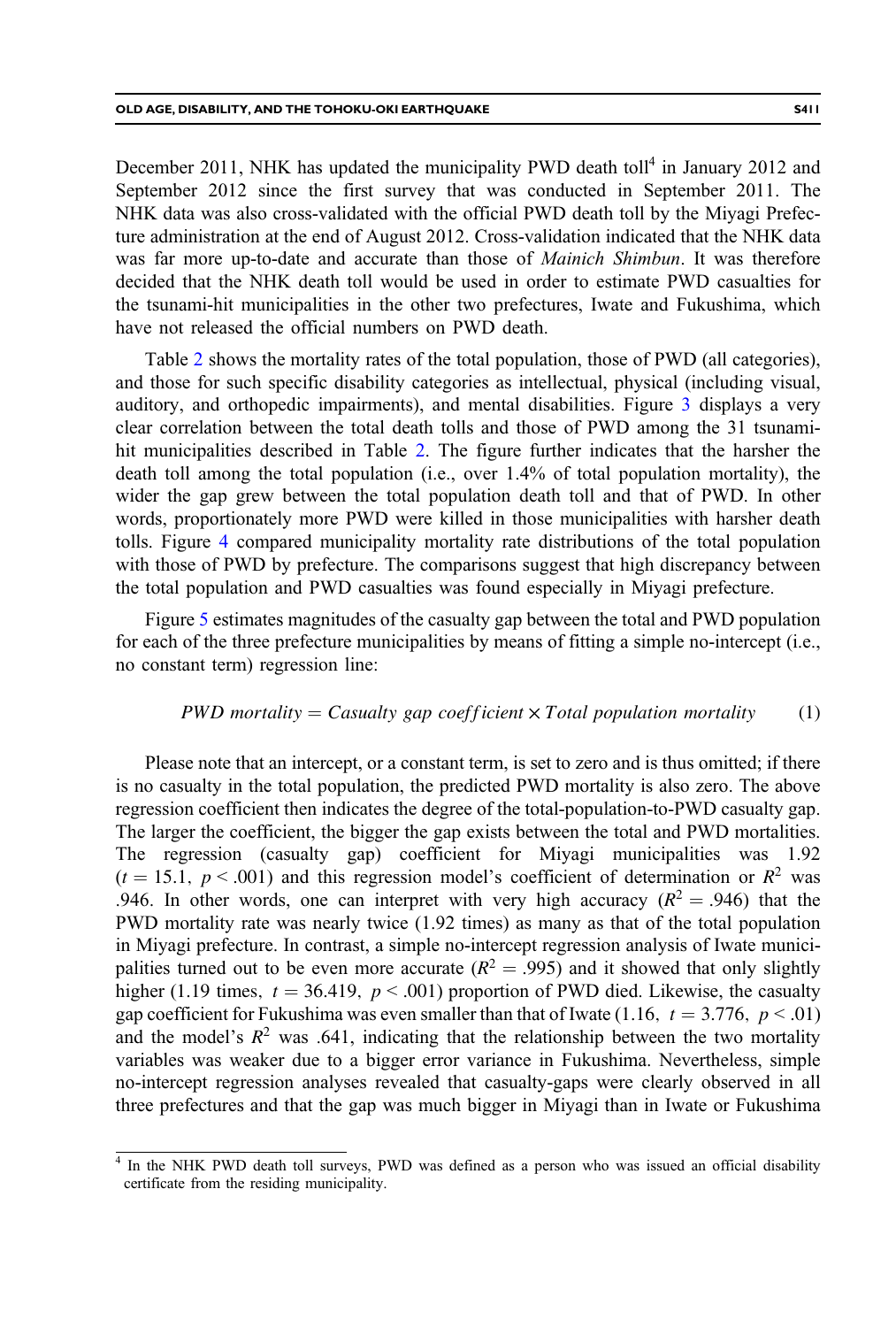<span id="page-9-0"></span>

| inco control and mantal discussion in inconduction and |                                         |
|--------------------------------------------------------|-----------------------------------------|
| l<br>.                                                 |                                         |
| i                                                      |                                         |
| ī                                                      |                                         |
|                                                        |                                         |
|                                                        |                                         |
| $\frac{1}{2}$                                          |                                         |
|                                                        |                                         |
|                                                        | ļ<br>ı                                  |
| ammarison of m                                         | cred intrice credit credit contribution |
| awac 4:                                                |                                         |

|                          |            |                     |                                                                                                                                                                                                                                                        | Total population      |           |                                                  | EWD                                                 |                                                                                                                       |                                                                 | PWD (Intellectual)  |                                                                                                                                                                                                                                                                                                                                                                                                       |                                    | PWD (Physical)                                                     |           |
|--------------------------|------------|---------------------|--------------------------------------------------------------------------------------------------------------------------------------------------------------------------------------------------------------------------------------------------------|-----------------------|-----------|--------------------------------------------------|-----------------------------------------------------|-----------------------------------------------------------------------------------------------------------------------|-----------------------------------------------------------------|---------------------|-------------------------------------------------------------------------------------------------------------------------------------------------------------------------------------------------------------------------------------------------------------------------------------------------------------------------------------------------------------------------------------------------------|------------------------------------|--------------------------------------------------------------------|-----------|
|                          | Prefecture | Municipality        | Population                                                                                                                                                                                                                                             | Dead                  | Mortality | Population                                       | Dead                                                | Mortality                                                                                                             | Population                                                      | Dead                | Mortality                                                                                                                                                                                                                                                                                                                                                                                             | Population                         | Dead                                                               | Mortality |
|                          | Iwate      | Miyako City         | 59,442                                                                                                                                                                                                                                                 | 517                   | 0.9%      |                                                  |                                                     | $1.1\%$                                                                                                               |                                                                 |                     |                                                                                                                                                                                                                                                                                                                                                                                                       |                                    |                                                                    |           |
| $\sim$                   |            | Ofunato City        |                                                                                                                                                                                                                                                        | $\frac{1}{4}$         |           |                                                  |                                                     |                                                                                                                       |                                                                 |                     |                                                                                                                                                                                                                                                                                                                                                                                                       |                                    | $28$ 42                                                            |           |
| $\epsilon$               |            | Rikuzen Takata City |                                                                                                                                                                                                                                                        |                       |           |                                                  | 85038                                               |                                                                                                                       | <del>ប</del> ិន្តី ដូង ¤ ដ                                      |                     |                                                                                                                                                                                                                                                                                                                                                                                                       |                                    |                                                                    |           |
|                          |            | Kamaishi City       |                                                                                                                                                                                                                                                        |                       |           |                                                  |                                                     |                                                                                                                       |                                                                 |                     |                                                                                                                                                                                                                                                                                                                                                                                                       |                                    |                                                                    |           |
|                          |            | Otsuchi Town        |                                                                                                                                                                                                                                                        |                       |           |                                                  |                                                     |                                                                                                                       |                                                                 |                     |                                                                                                                                                                                                                                                                                                                                                                                                       |                                    |                                                                    |           |
| 400008                   |            | Yamada Town         | 40,738<br>23,302<br>39,578<br>18,625<br>18,632<br>4,632                                                                                                                                                                                                | 1,760<br>888<br>2775  |           | 3,371<br>2,368<br>3,569<br>1,114<br>203<br>273   |                                                     |                                                                                                                       |                                                                 |                     |                                                                                                                                                                                                                                                                                                                                                                                                       |                                    | 588899887                                                          |           |
|                          |            | Tanohata Villege    |                                                                                                                                                                                                                                                        |                       |           |                                                  |                                                     |                                                                                                                       |                                                                 |                     |                                                                                                                                                                                                                                                                                                                                                                                                       |                                    |                                                                    |           |
|                          |            | Noda Villege        |                                                                                                                                                                                                                                                        | 39                    |           |                                                  |                                                     |                                                                                                                       | क क                                                             |                     |                                                                                                                                                                                                                                                                                                                                                                                                       |                                    |                                                                    |           |
|                          |            | Iwate Total         | 205,437<br>318,133                                                                                                                                                                                                                                     | 5,722<br>734<br>3,569 |           |                                                  |                                                     |                                                                                                                       |                                                                 |                     |                                                                                                                                                                                                                                                                                                                                                                                                       |                                    |                                                                    |           |
| $\bullet$                | Miyagi     | Sendai City*        |                                                                                                                                                                                                                                                        |                       |           | 12,178<br>13,432                                 | ដូ ន ន្ល                                            |                                                                                                                       | $1,740$<br>$6,388$<br>$1,100$                                   | $\frac{28}{28}$     |                                                                                                                                                                                                                                                                                                                                                                                                       |                                    |                                                                    |           |
| $\approx$                |            | Ishinomaki City     | 160,704                                                                                                                                                                                                                                                |                       |           | 7,893                                            |                                                     |                                                                                                                       |                                                                 |                     |                                                                                                                                                                                                                                                                                                                                                                                                       |                                    |                                                                    |           |
| $\equiv$                 |            | Shiogama City       | 56,490                                                                                                                                                                                                                                                 | $\frac{4}{3}$         |           |                                                  | $\circ$                                             |                                                                                                                       | 355                                                             |                     |                                                                                                                                                                                                                                                                                                                                                                                                       |                                    |                                                                    |           |
|                          |            | Kesemuma City       | 73,494                                                                                                                                                                                                                                                 | 1,234                 |           |                                                  | 135                                                 |                                                                                                                       | 544                                                             |                     |                                                                                                                                                                                                                                                                                                                                                                                                       |                                    | $\overline{131}$                                                   |           |
| $27722$                  |            | Natori City         |                                                                                                                                                                                                                                                        | $\overline{5}$        |           |                                                  |                                                     |                                                                                                                       |                                                                 |                     |                                                                                                                                                                                                                                                                                                                                                                                                       |                                    | $\infty$                                                           |           |
|                          |            | Tagajo City         |                                                                                                                                                                                                                                                        | 125                   |           |                                                  |                                                     |                                                                                                                       |                                                                 |                     |                                                                                                                                                                                                                                                                                                                                                                                                       |                                    |                                                                    |           |
|                          |            | wanuma City         |                                                                                                                                                                                                                                                        | 150                   |           | 2,997<br>3,508<br>3,749<br>1,770<br>1,920        | 6.777                                               | ९, १९९९ १९९९ थे १९९९ थे १९९९ थे १९९९<br>१९९१ में १९९१ थे १९९९ थे १९९९ थे १९९९<br>१९९१ थे १९९९ थे १९९९ थे १९९९ थे १९९७ | 355<br>285<br>295                                               |                     |                                                                                                                                                                                                                                                                                                                                                                                                       |                                    | 199                                                                |           |
|                          |            | Higashi Matsushima  | 73,140<br>62,979<br>44,198<br>42,908                                                                                                                                                                                                                   | 1,024                 |           |                                                  |                                                     |                                                                                                                       |                                                                 |                     | $\begin{array}{l} \text{S.} & \text{S.} & \text{S.} & \text{S.} & \text{S.} & \text{S.} \\ \text{S.} & \text{S.} & \text{S.} & \text{S.} & \text{S.} & \text{S.} & \text{S.} & \text{S.} \\ \text{S.} & \text{S.} & \text{S.} & \text{S.} & \text{S.} & \text{S.} & \text{S.} & \text{S.} \\ \text{S.} & \text{S.} & \text{S.} & \text{S.} & \text{S.} & \text{S.} & \text{S.} & \text{S.} \\ \text{$ |                                    |                                                                    |           |
|                          |            | Ğ                   |                                                                                                                                                                                                                                                        |                       |           |                                                  |                                                     |                                                                                                                       |                                                                 |                     |                                                                                                                                                                                                                                                                                                                                                                                                       |                                    |                                                                    |           |
|                          |            | Watari Town         |                                                                                                                                                                                                                                                        | 306                   |           |                                                  |                                                     |                                                                                                                       |                                                                 |                     |                                                                                                                                                                                                                                                                                                                                                                                                       | 1004                               |                                                                    |           |
|                          |            | Yamamoto Town       |                                                                                                                                                                                                                                                        | 616                   |           |                                                  |                                                     |                                                                                                                       | $\frac{8}{2}$ $\frac{8}{2}$                                     |                     |                                                                                                                                                                                                                                                                                                                                                                                                       |                                    |                                                                    |           |
| <b>h 2 2 2 3 4 3</b>     |            | Matsushima Town     | 34,846<br>16,711<br>16,700<br>16,700<br>16,700<br>16,700<br>16,700<br>16,700<br>16,713<br>20,000<br>20,000<br>20,000<br>20,000<br>20,000<br>20,000<br>20,000<br>20,000<br>20,000<br>20,000<br>20,000<br>20,000<br>20,000<br>20,000<br>20,000<br>20,000 |                       |           | $1,384$<br>$533$<br>$709$                        |                                                     |                                                                                                                       |                                                                 |                     |                                                                                                                                                                                                                                                                                                                                                                                                       | <b>3753</b>                        |                                                                    |           |
|                          |            | Shichigahama Town   |                                                                                                                                                                                                                                                        | 9                     |           | 882                                              |                                                     |                                                                                                                       | $\overline{121}$                                                |                     |                                                                                                                                                                                                                                                                                                                                                                                                       |                                    |                                                                    |           |
|                          |            | Onagawa Town        |                                                                                                                                                                                                                                                        |                       |           | 605<br>809                                       | $\infty$                                            |                                                                                                                       |                                                                 |                     |                                                                                                                                                                                                                                                                                                                                                                                                       | 456                                | 8                                                                  |           |
|                          |            | Minami Sanriku Town |                                                                                                                                                                                                                                                        | 82<br>793             |           |                                                  | 125                                                 |                                                                                                                       | <b>150</b>                                                      |                     |                                                                                                                                                                                                                                                                                                                                                                                                       | 54                                 |                                                                    |           |
|                          |            | Miyagi Tota         |                                                                                                                                                                                                                                                        | 10,437                |           |                                                  | 1,099                                               |                                                                                                                       |                                                                 |                     |                                                                                                                                                                                                                                                                                                                                                                                                       |                                    |                                                                    |           |
|                          | Fukushima  | Iwaki City          |                                                                                                                                                                                                                                                        | 430                   |           | 43,095<br>21,004<br>1,903<br>4,398<br>512<br>512 |                                                     |                                                                                                                       | $10,433$<br>$2,195$<br>$5,195$<br>$5,195$<br>$5,195$<br>$5,121$ |                     |                                                                                                                                                                                                                                                                                                                                                                                                       | 53,809<br>17,384<br>1,480<br>3,581 | $\begin{array}{c}\n\Box\otimes\otimes\Box\subseteq\Box\end{array}$ |           |
|                          |            | Souma City          |                                                                                                                                                                                                                                                        | 469                   |           |                                                  |                                                     |                                                                                                                       |                                                                 |                     |                                                                                                                                                                                                                                                                                                                                                                                                       |                                    |                                                                    |           |
|                          |            | Minami Souma City   |                                                                                                                                                                                                                                                        | 951                   |           |                                                  | $\begin{array}{c}\n 37 \\  27 \\  38\n \end{array}$ |                                                                                                                       |                                                                 |                     |                                                                                                                                                                                                                                                                                                                                                                                                       |                                    |                                                                    |           |
|                          |            | Naraha Town         |                                                                                                                                                                                                                                                        |                       |           |                                                  |                                                     |                                                                                                                       |                                                                 | $\circ \circ \circ$ |                                                                                                                                                                                                                                                                                                                                                                                                       | 426                                |                                                                    |           |
|                          |            | Tomioka Town        |                                                                                                                                                                                                                                                        | $rac{6}{2}$           |           |                                                  |                                                     |                                                                                                                       |                                                                 |                     |                                                                                                                                                                                                                                                                                                                                                                                                       | 560                                |                                                                    |           |
|                          |            | Okuma Town          |                                                                                                                                                                                                                                                        |                       |           |                                                  |                                                     |                                                                                                                       |                                                                 |                     |                                                                                                                                                                                                                                                                                                                                                                                                       | 468                                |                                                                    |           |
| <b>ភ្នាង</b> ក្នុង ក្នុង |            | Futaba Town         |                                                                                                                                                                                                                                                        | $\frac{358}{3}$       |           |                                                  |                                                     |                                                                                                                       |                                                                 |                     |                                                                                                                                                                                                                                                                                                                                                                                                       | 343                                |                                                                    |           |
|                          |            | Namie Town          |                                                                                                                                                                                                                                                        |                       |           | 565<br>371 155<br>455                            |                                                     |                                                                                                                       | $146$<br>$146$<br>$5,428$<br>$15,601$                           |                     |                                                                                                                                                                                                                                                                                                                                                                                                       | 925                                | $\frac{21}{4}$                                                     |           |
|                          |            | Shinchi Town        |                                                                                                                                                                                                                                                        | $\frac{1}{6}$         |           |                                                  |                                                     |                                                                                                                       |                                                                 |                     |                                                                                                                                                                                                                                                                                                                                                                                                       | 382                                |                                                                    |           |
|                          |            | Fukushima Total     |                                                                                                                                                                                                                                                        | 2,670<br>18,829       |           | 31,230<br>86,503                                 | $\begin{array}{c} 130 \\ 658 \end{array}$           |                                                                                                                       |                                                                 |                     |                                                                                                                                                                                                                                                                                                                                                                                                       | 25,549<br>88,643                   | $\Xi$                                                              |           |
|                          |            | Total               |                                                                                                                                                                                                                                                        |                       |           |                                                  |                                                     |                                                                                                                       |                                                                 |                     |                                                                                                                                                                                                                                                                                                                                                                                                       |                                    | 1,480                                                              |           |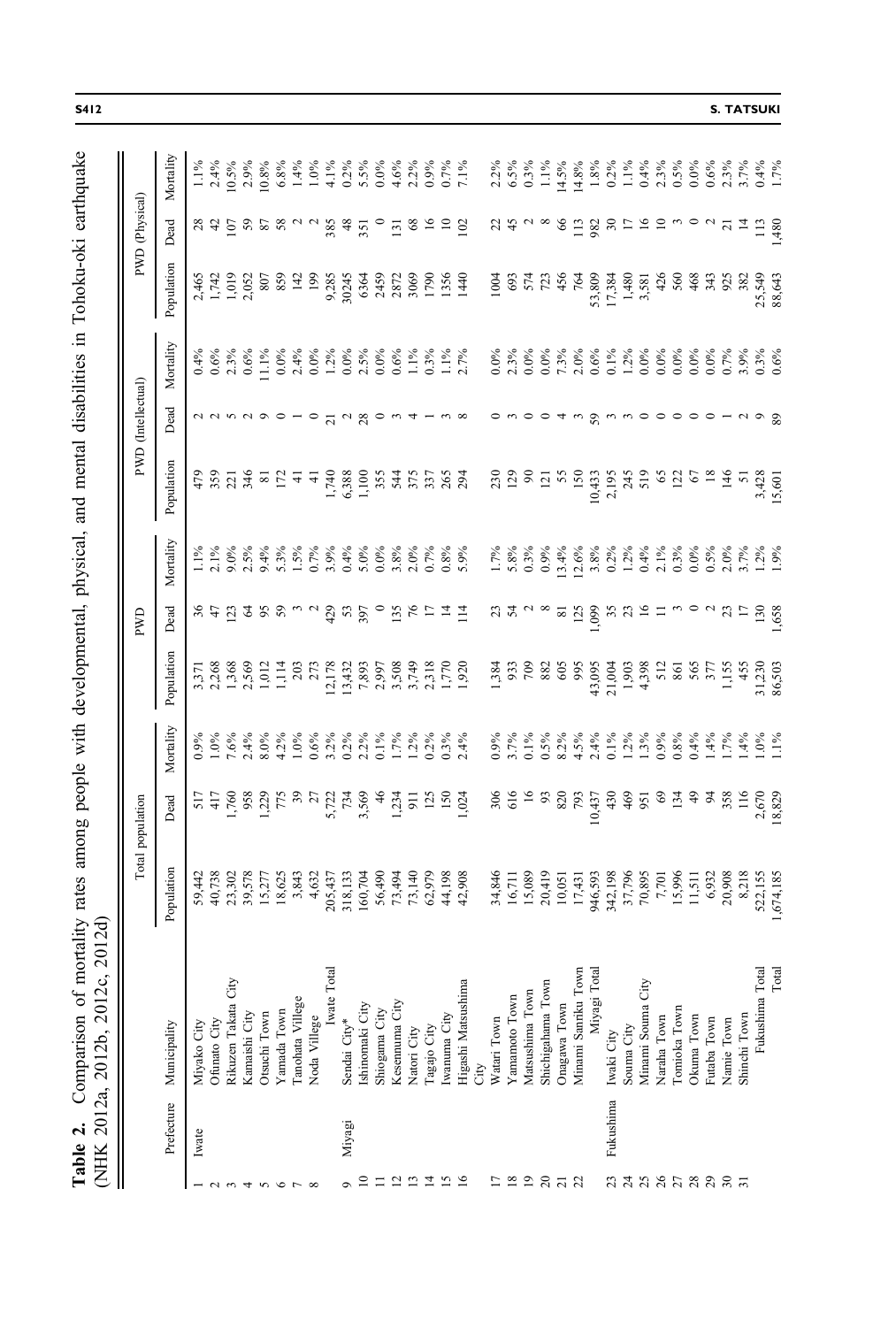|                          | Prefecture | Municipality        | Population<br>(Visual) | Dead    | Mortality<br>(Visual) | (Auditory)<br>Population | Dead         | (Auditory)<br>Mortality | (Orthopedic)<br>Population | Dead                     | (Orthopedic)<br>Mortality | Population          | Dead           | Mortality<br>(Mental)                                                                                              |
|--------------------------|------------|---------------------|------------------------|---------|-----------------------|--------------------------|--------------|-------------------------|----------------------------|--------------------------|---------------------------|---------------------|----------------|--------------------------------------------------------------------------------------------------------------------|
| $\overline{\phantom{0}}$ | Iwate      | Miyako City         |                        | N       | $1.1\%$               |                          |              | 1.9%                    | 1354                       | $\overline{\phantom{0}}$ | 0.7%                      | 427                 |                | $1.6\%$                                                                                                            |
| $\sim$                   |            | Ofunato City        | 176<br>190             | 4       | $2.1\%$               | 215<br>156               | 4 w          | 1.9%                    | 953                        |                          | 2.2%                      | 167                 |                | $1.8\%$                                                                                                            |
| $\tilde{5}$              |            | Rikuzen Takata City | $\sqrt{8}$             |         |                       | $73\,$                   | م ص          | 8.2%                    | 525                        | 7340                     | $10.3\%$                  | 128                 | ല് പ്ര         | 9.4%                                                                                                               |
| 4                        |            | Kamaishi City       | 183                    |         | $12.6\%$<br>2.2%      | 206                      |              | $1.5\%$                 | 1066                       |                          | 1.8%                      | 188                 |                | 1.6%                                                                                                               |
|                          |            | Otsuchi Town        | Not recorded           |         |                       |                          |              |                         |                            |                          |                           | $\overline{4}$      | $\circ$        | $0.0\%$                                                                                                            |
|                          |            | Yamada Town         | 88                     |         |                       | 102                      |              | 6.9%                    | 679                        | ಸ                        | 4.6%                      | 83                  |                | 1.2%                                                                                                               |
| 50000                    |            | Tanohata Villege    |                        |         | 4.5%<br>0.0%          | $\overline{5}$           | ∘            | $0.0\%$                 | 77                         | $\circ$                  | $0.0\%$                   | $\approx$           | ∘              |                                                                                                                    |
|                          |            | <b>Noda Villege</b> | $\overline{19}$        |         | $0.0\%$               | $\frac{24}{88}$          |              | 4.2%                    | 102                        |                          | 1.0%                      | 33                  | $\circ$        |                                                                                                                    |
|                          |            | wate Total          | 112                    |         | 3.6%                  |                          | $\mathbb{Z}$ | 3.0%                    | 4756                       | 136                      | 2.9%                      | 1190                | $\%$           | $\begin{array}{l} 0.0\% \\ 0.0\% \\ 2.2\% \\ 0.0\% \\ 0.0\% \end{array}$                                           |
| $\sigma$                 | Miyagi     | Sendai City         | Not recorded           |         |                       |                          |              |                         |                            |                          |                           | 6155                | $\sim$         |                                                                                                                    |
| $\approx$                |            | shinomaki City      | Not recorded           |         |                       |                          |              |                         |                            |                          |                           | 676                 | $\mathfrak{L}$ |                                                                                                                    |
| $\equiv$                 |            | Shiogama City       | 165                    |         | $0.0\%$               | 156                      |              | $0.0\%$                 | 1288                       | $\circ$                  | $0.0\%$                   | 183                 | $\circ$        |                                                                                                                    |
|                          |            | Kesemuma City       | 205                    |         | 3.4%                  |                          | ◦            | 4.3%                    | 1617                       |                          | 5.1%                      | 223                 | $\epsilon$     |                                                                                                                    |
|                          |            | Natori City         | 229                    |         | $2.2\%$               | $\frac{211}{236}$        | $\Xi$        | 4.2%                    | 2784                       | $\frac{2}{3}$            | 1.4%                      | 305                 | 4              | $\frac{3\%}{1.3\%}$                                                                                                |
|                          |            | Tagajo City         | 123                    |         | 0.8%                  | 104                      |              | 2.9%                    | 915                        | $\sim$ $\sim$            | $0.2\%$                   | 191                 | $\subset$      |                                                                                                                    |
| $22422$                  |            | wanuma City         | $86\,$                 |         | $1.2\%$               | 108                      | $\circ$      | $0.0\%$                 | 742                        |                          | 0.9%                      | 149                 |                | $0.7\%$                                                                                                            |
|                          |            | Higashi Matsushima  | 104                    |         | 8.7%                  | $\overline{a}$           |              | 4.8%                    |                            | 57                       | 8.0%                      | 186                 |                | 2.7%                                                                                                               |
|                          |            | City                |                        |         |                       |                          |              |                         |                            |                          |                           |                     |                |                                                                                                                    |
|                          |            | Watari Town         | $\sqrt{2}$             |         | $0.0\%$               | 8                        |              | $0.0\%$                 | <u>क्ष</u>                 | ≘                        | $2.0\%$                   | <b>50</b>           |                | $0.7\%$                                                                                                            |
| $\frac{5}{2}$            |            | Yamamoto Town       | $\frac{4}{3}$          |         | 9.3%                  |                          |              | $5.3\%$                 | 375                        | $\mathfrak{z}$           | $6.1\%$                   | $\Xi$               |                | 5.4%                                                                                                               |
| $\overline{19}$          |            | Matsushima Town     | 36                     |         | $0.0\%$               | 38                       |              |                         | 310                        |                          | $0.3\%$                   | $\frac{45}{5}$      |                | $0.0\%$                                                                                                            |
| $20\,$                   |            | Shichigahama Town   | $\overline{4}$         |         | 2.5%                  | 29                       |              | $0.0\%$                 | 403                        |                          | 0.7%                      | 38                  |                | $0.0\%$                                                                                                            |
| $\frac{21}{2}$           |            | Onagawa Town        | 23                     |         | 4.3%                  | $\triangleleft$          | ∽            | 15.0%                   | 206                        | $rac{36}{50}$            | 17.5%                     | द्र                 |                |                                                                                                                    |
|                          |            | Minami Sanriku Town | 42                     |         | 26.2%                 | $\mathcal{L}$            |              | 14.9%                   | 349                        |                          | 14.3%                     | $\overline{\infty}$ |                |                                                                                                                    |
|                          |            | Miyagi Total        | 1166                   |         | 3.4%                  | 1211                     | 46           | 3.8%                    | 10345                      | 312                      | 3.0%                      | 1756                | 38             | $\begin{array}{l} 1.7\% \\ 1.7\% \\ 8.6\% \\ 2.2\% \\ 0.1\% \\ 0.0\% \\ 0.00\% \\ 0.00\% \\ 0.00\% \\ \end{array}$ |
|                          | Fukushima  | Iwaki City          | 1350                   |         | 0.4%                  | 1201                     |              | $0.0\%$                 | 10010                      | $\vec{a}$                | $0.1\%$                   | 1425                | $\sim$         |                                                                                                                    |
| 3333533                  |            | Souma City          | $97$<br>$276$          |         | $0.0\%$               | 120                      |              | 0.8%                    | 841                        |                          | 0.6%                      | 178                 | $\epsilon$     |                                                                                                                    |
|                          |            | Minami Souma City   |                        |         | $0.0\%$               | 275                      | $\mathbf{c}$ | 0.7%                    | 2038                       |                          | $0.3\%$                   | 298                 | $\circ$        |                                                                                                                    |
|                          |            | Naraha Town         |                        |         | $3.1\%$               | $\overline{1}$           | $\circ$      | $0.0\%$                 | 249                        |                          | 2.4%                      | $\overline{c}$      |                |                                                                                                                    |
|                          |            | Tomioka Town        |                        |         | $0.0\%$               | $\mathfrak{L}$           | $\circ$      | $0.0\%$                 | 305                        |                          | $0.3\%$                   | 179                 | $\circ$        |                                                                                                                    |
|                          |            | Okuma Town          |                        |         | $0.0\%$               | 56                       | $\circ$      | $0.0\%$                 | 266                        | $\circ$                  | $0.0\%$                   | $\approx$           | $\circ$        |                                                                                                                    |
|                          |            | Futaba Town         |                        |         | 7.7%                  | 28                       | $\circ$      | $0.0\%$                 | 192                        | $\circ$                  | $0.0\%$                   | $\overline{16}$     | $\circ$        | $0.0\%$                                                                                                            |
| 30                       |            | Namie Town          | 63                     | $\circ$ | $0.0\%$               | 2                        | $\mathbf{c}$ | $3.1\%$                 | 493                        | $\overline{12}$          | 2.4%                      | $\frac{84}{3}$      |                | $1.2\%$<br>4.5%                                                                                                    |
|                          |            | Shinchi Town        | 30                     |         | 3.3%                  |                          | $\circ$      | 0.0%                    | 225                        | $\equiv$                 | 4.9%                      | $\overline{c}$      |                |                                                                                                                    |
|                          |            | Fukushima Total     | 1927                   | $\Xi$   | 0.5%                  | 1833                     | $\sim$       | $0.3\%$                 | 14619                      | 56                       | 0.4%                      | 2253                | $\infty$       | 0.4%                                                                                                               |
|                          |            | Total               | 3,205                  | 24      | $1.7\%$               | 3,832                    | Σŕ           | $2.0\%$                 | 29,720                     | 504                      | $1.7\%$                   | 5,199               | 52             | $1.4\%$                                                                                                            |

OLD AGE, DISABILITY, AND THE TOHOKU-OKI EARTHQUAKE S413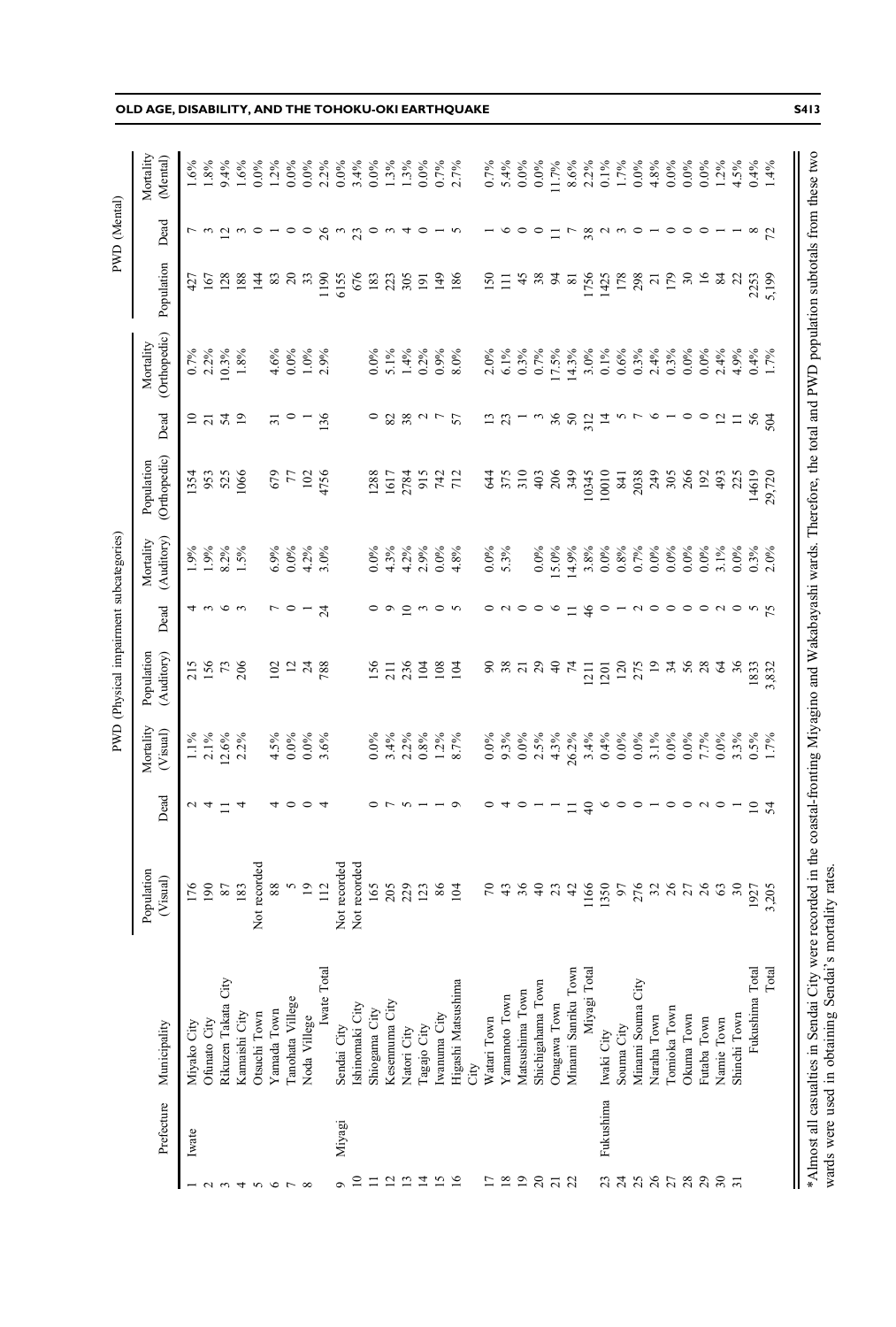<span id="page-11-0"></span>

Figure 3. Comparison of total mortality and mortality among people with disabilities in Iwate, Miyagi, and Fukushima Prefectures (NHK 2012).



Figure 4. Comparison of total mortality and PWD mortality rate distributions in Iwate, Miyagi, and Fukushima Prefectures [\(NHK 2012](#page-28-0)).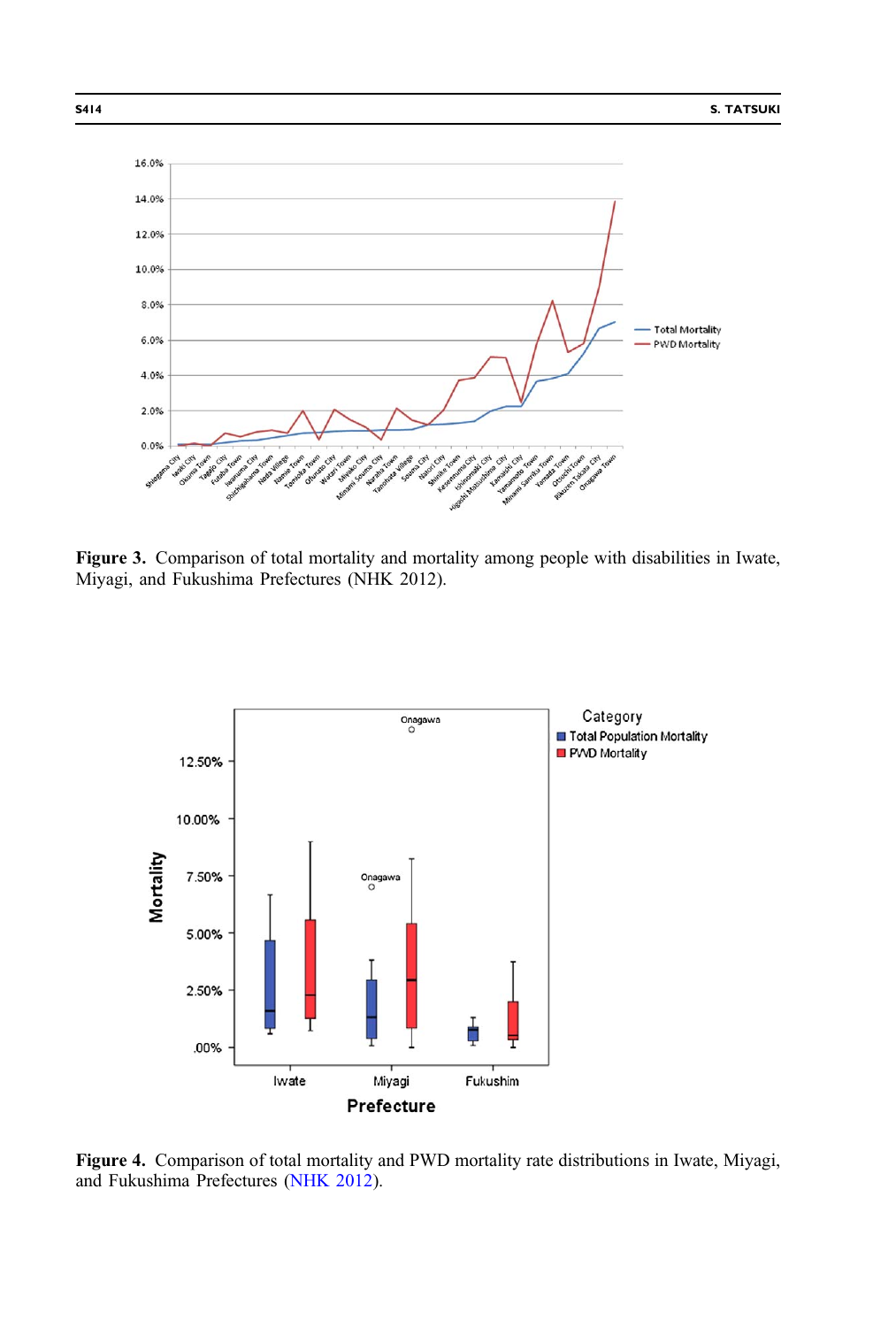<span id="page-12-0"></span>

Figure 5. Regression of PWD mortality on total population mortality by in Iwate, Miyagi, and Fukushima Prefectures.

prefecture. Note that the similar results were also found from elderly mortality analyses as was shown in Figure [2](#page-7-0). The cause of the gaps and the prefectural difference, especially between Miyagi on one hand and Iwate and Fukushima on the other, is examined in the next section.

Figures [6](#page-13-0) to [10](#page-17-0) show casualty gaps between the total population and PWD by different disability categories. Less and nearly equal casualties were observed among people with intellectual (casualty gap coefficient 0.7[6](#page-13-0),  $t = 8.29$ ,  $p < .001$ , see Figure 6) and mental disabilities (casualty gap coefficient 0.98,  $t = 7.44$  $t = 7.44$  $t = 7.44$ ,  $p < .001$ , see Figure 7), respectively. In contrast, bigger gaps were found among people with physical impairments. The mortality rate of those with auditory impairments was 1.65 times ( $t = 10.763$ ,  $p < .001$ , see Figure [8](#page-15-0)); visual impairments, 1.74 times ( $t = 5.626$ ,  $p < .001$ , see Figure [9](#page-16-0)); and orthopedic impairments, 1.84 times ( $t = 12.77$ ,  $p < .001$ , see Figure [10](#page-17-0)) that of the total population. Furthermore, significant prefectural differences were found in the mortality rates of those with orthopedic impairments and other physical impairments. For people with orthopedic impairments, their mortality rate in Miyagi was 2.3 times ( $t = 14.484$ ,  $p < .001$ ) more than the total population, while it was 1.25 times more in both Iwate ( $t = 12.16$ ,  $p < .001$ ) and Fukushima  $(t = 2.87, p < .05)$ . Likewise, mortality gap coefficients for people with physical impairments (which include orthopedic, visual, and auditory impairments) were 2.15  $(t = 12.87, p < .001)$ , 1.4  $(t = 29.27, p < .001)$ , and 1.22  $(t = 4.06, p < .01)$  for Miyagi,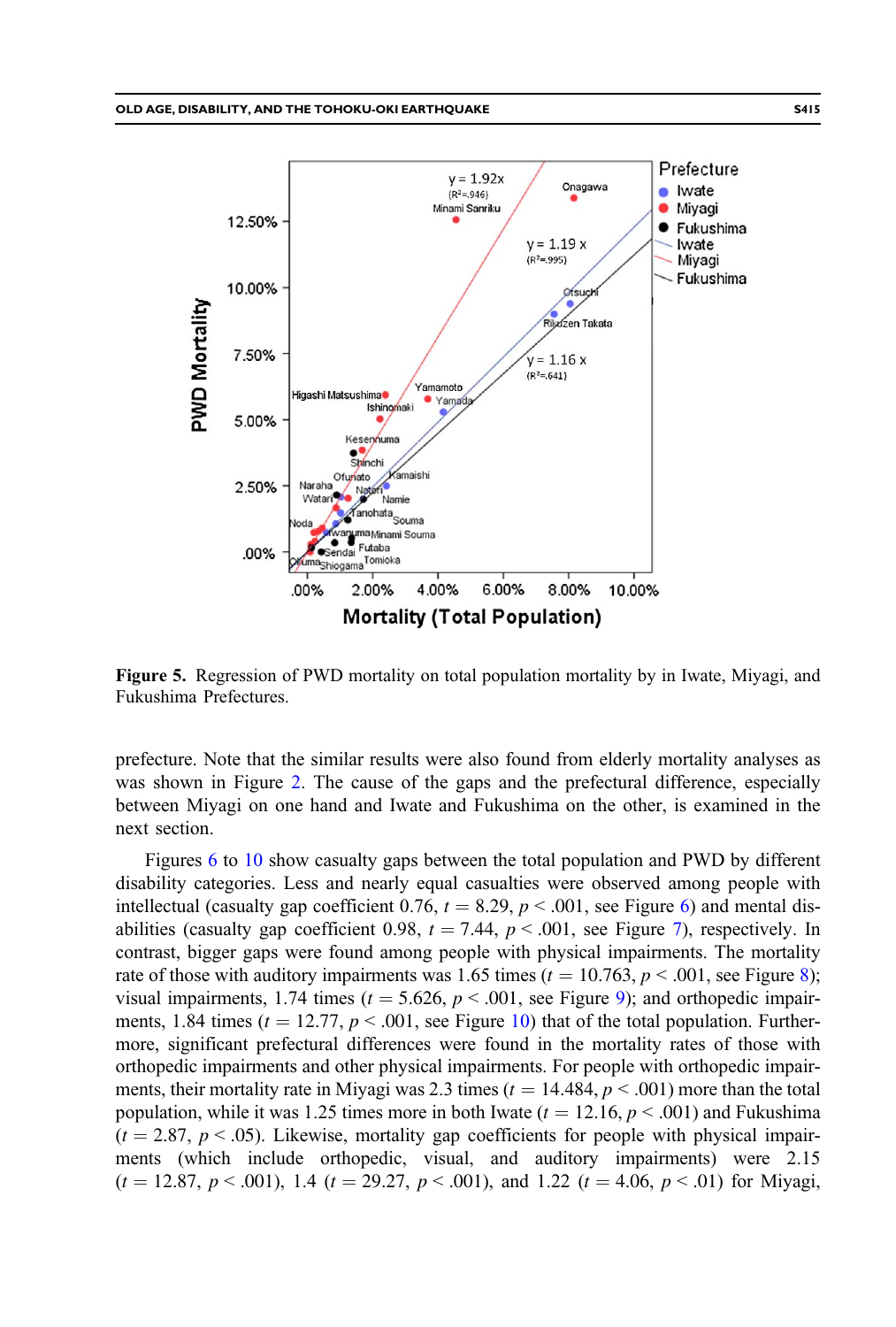<span id="page-13-0"></span>

Figure 6. Regression of PWD (Intellectual) mortality on total mortality.

Iwate, and Fukushima, respectively. These findings<sup>5</sup> may suggest (1) that people with physical impairments faced the issues of immobility far more seriously than those with other disability categories or those without any disability; (2) that people with physical and more specifically, orthopedic, impairments in Miyagi were more vulnerable to the tsunami hazards than those in Iwate and Fukushima; and (3) that the high casualty gap of those with physical and more specifically, orthopedic, impairments seems to be responsible for prefectural (i.e., Miyagi versus Iwate or Fukushima) differences in overall PWD casualty gaps, as presented in Figure [5.](#page-12-0)

## **CAUSES OF ELDERLY AND PWD CASUALTIES** CAUSES OF ELDERLY AND PWD CASUALTIES

Table [3](#page-18-0) compares proportions of institutionalized elderly and their casualty rates among Iwate, Miyagi, and Fukushima. The casualty rate for institutionalized elderly (5.2%) was strikingly high in Miyagi, as opposed to Iwate  $(2.1\%)$  or Fukushima  $(0.4\%)$ . This seems to be due to the fact that nursing homes for the elderly tend to be situated in the scenic (and tsunami-prone) seaside areas in Miyagi, while in Iwate and Fukushima, nursing

<sup>&</sup>lt;sup>5</sup> Coefficients of determination or  $R^2$  values for regression lines in figures 6 to [10](#page-17-0) ranged from .54 to .858. Small number of observations with outliers seem to cause lower  $R^2$  values. The relationships between different PWD category mortalities and the total population mortality, therefore, need to be interpreted with some cautions.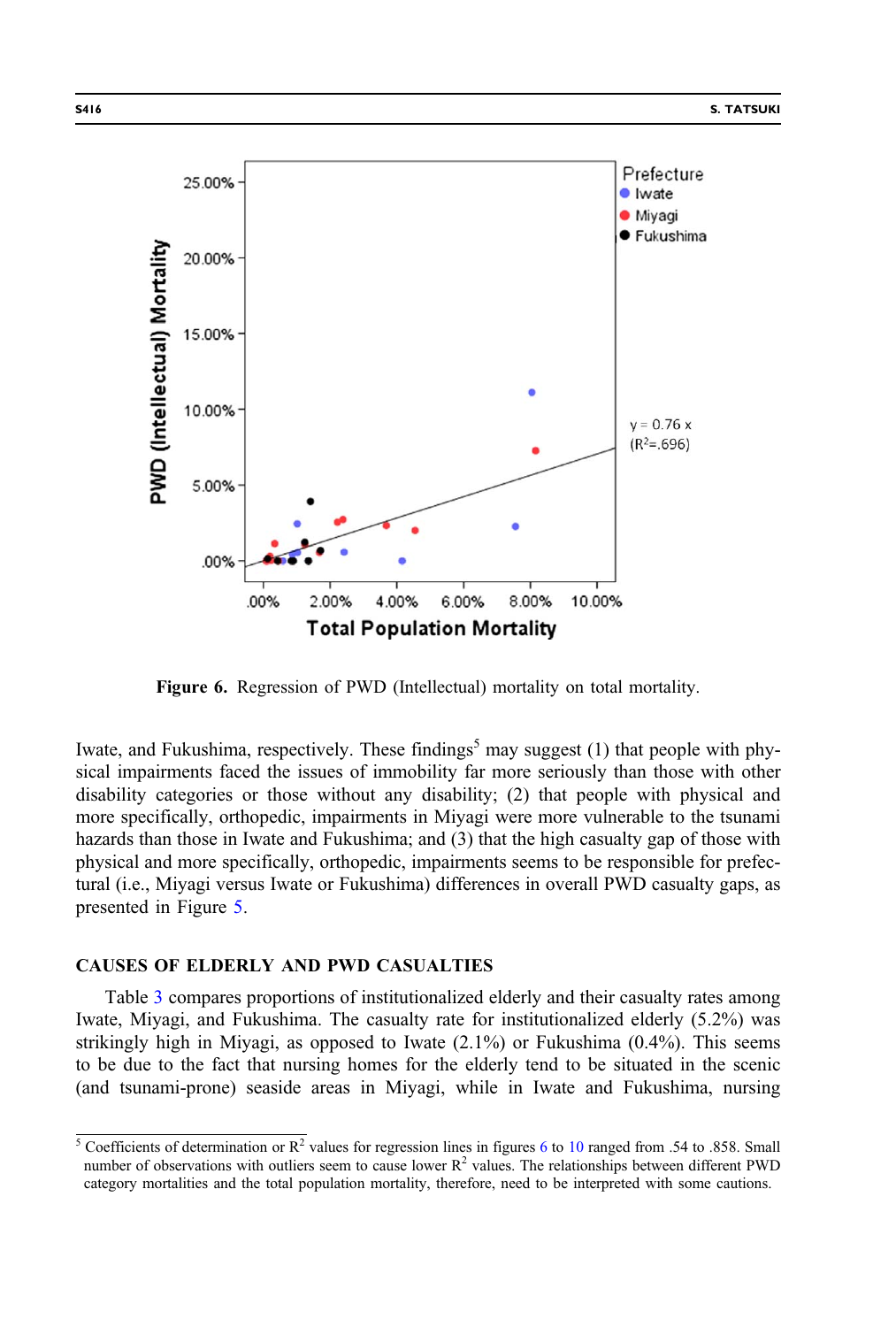<span id="page-14-0"></span>

Figure 7. Regression of PWD (Mental) mortality on total mortality.

homes tend to be located in hillside and inland areas, respectively ([Kahoku Shimpo 2011](#page-28-0)). Secondly, when location safety is controlled, the elderly in nursing homes who are taken care by the home workers on a 24-hour basis are generally better protected against tsunami hazards compared with the elderly living in their own homes. The rates of the institutionalized elderly are relatively higher in Iwate (2.6%) and Fukushima (2.5%) than in Miyagi (2.0%). This difference may further explain the lower elderly casualty rates in Iwate and Fukushima. Thirdly, higher institutionalization may also explain lower casualty rates among elderly women who have higher propensity to spend time alone in the nursing homes due to their longer longevity.

Differences in institutionalization rates may also explain inter-prefectural PWD casualty differences. Rates of institutionalized people with physical disabilities were strikingly different among Iwate (3.1%), Miyagi (0.7%), and Fukushima (1.3%). It is suspected that the lower rate of institutionalization may have caused higher casualties among people with physical disabilities in Miyagi (Table [4\)](#page-19-0). Preceding studies of total population casualties have suggested such causative factors as tsunami height and arrival time ([Suzuki and Hayashi](#page-29-0) [2011,](#page-29-0) [Suzuki 2012\)](#page-29-0); proportion of inundated area; distance to epicenter; types of coastline (rias or plain); proportions of aged 65 or older, as well as of those in fishery and agriculture [\(Ueda 2012](#page-29-0)); and a ratio of recorded maximum tsunami height to expected tsunami height [\(Matsumoto and Tatsuki 2012](#page-28-0)). In order to examine the relative magnitude of the PWD institutionalization rate to the other causative factors on PWD casualties, data was obtained from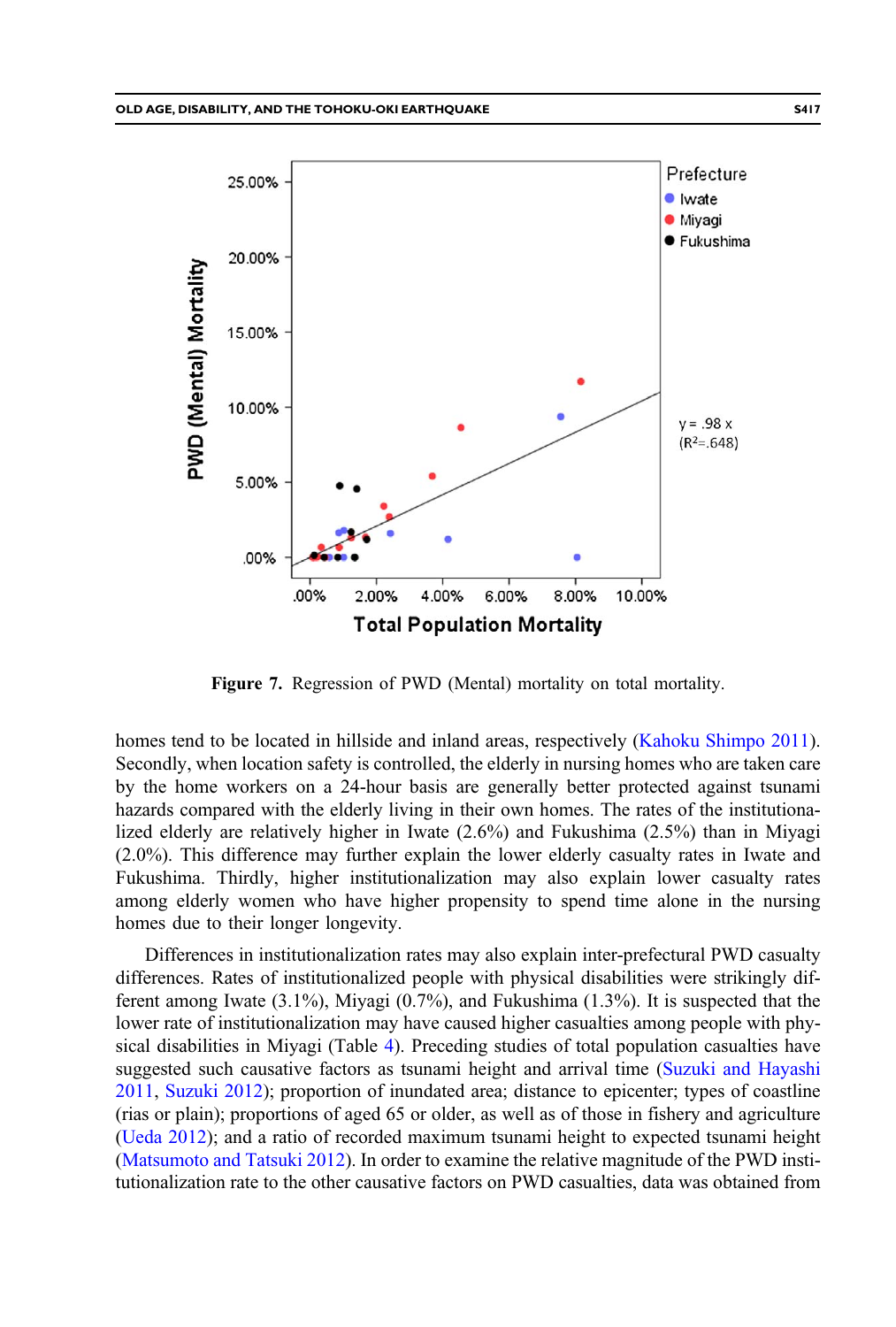<span id="page-15-0"></span>

Figure 8. Regression of PWD (Auditory) mortality on total mortality.

preceding studies on municipality level casualties, and their correlations are presented in Table [5.](#page-20-0) Stepwise regression analyses of these variables on PWD casualties were then conducted and the final result was presented in Table [6](#page-20-0). Among the final predictor variables, the proportion of institutionalized PWD turned out to be one of statistically significant causative variables ( $t = -5.674$ ,  $p < .001$ ) with its unstandardized coefficient size of about –1.0, suggesting that a 1% increase in PWD institutionalization means 1% lower PWD casualties. This interpretation was made possible because the no-intercept regression (i.e.,  $y = ax$ ) model was used, as explained in the previous section. In addition to the PWD institutionalization rate, the final regression model also suggests that the bigger the total population casualties (the casualty gap between the total population and PWD, however, is 1.1, implying the gap is not so large), the wider the inundated area, the more the aged and those who engaged in fishery and agriculture, and the sooner tsunami arrived, the more PWD died. These six predictor variables accounted for almost all PWD casualty variance  $(R^2 = .968)$  with high parsimony (i.e., no sign of multicolinearity because their tolerance statistics were all beyond .5).

## THE LIFE AND DEATH SITUATIONS OF 17 PSND IN HACHIMAN COMMUNITY, ISHINOMAKI CITY COMMUNITY, ISHINOMAKI CITY

On 11 September 2012, or one and a half a years after the Tohoku-oki earthquake, the Japan Broadcasting Cooperation (NHK) ETV channel aired testimonial reports on the life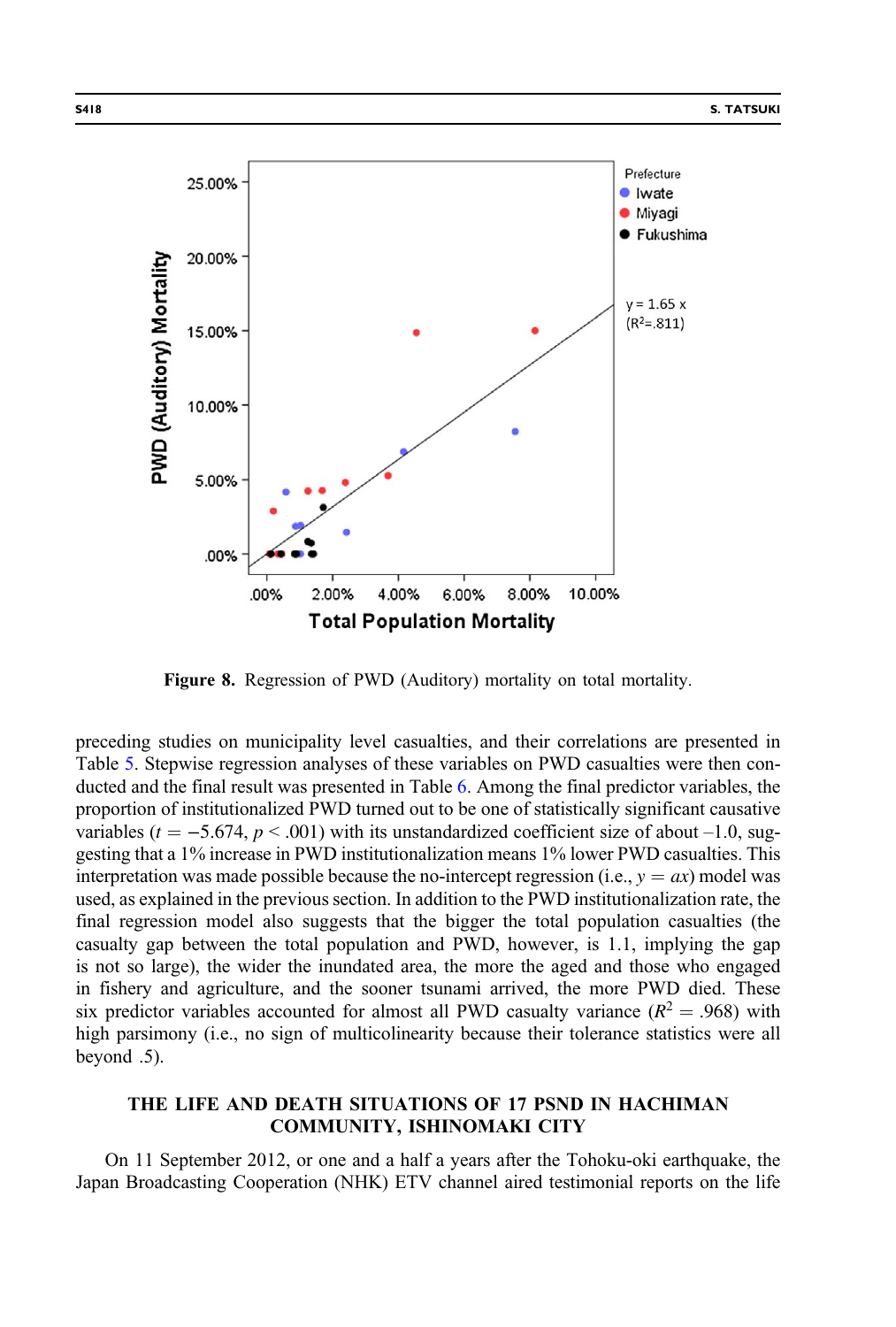<span id="page-16-0"></span>

Figure 9. Regression of PWD (Visual) mortality on total mortality.

and death situations of the 17 PSND in Hachiman community, Ishinomaki City, Miyagi Prefecture. Hachiman community is situated along the left bank of Kyu-Kitagami River that runs through the central part of Ishinomaki City. About 350 households, or 900 people, were residing in this community, and the 2011 March tsunami killed 38 residents. It should be noted that Ishinomaki City was renowned for its citywide, community-based evacuation planning initiatives for PSND. As early as 2004, the city was recognized as one of the ten model municipalities on PSND preparedness master planning. By the end of 2010, 401 out of 421 administrative districts in the city completed individualized evacuation planning for each PSND in the neighborhood ([Ishinomaki City 2008](#page-27-0)). Among Ishinomaki communities, Hachiman has been one of the leading communities for emergency response neighborhood networking for PSND, which began in May 2004 [\(NHK 2006](#page-27-0)). This was a year before even the first edition of the evacuation/sheltering assistance guideline was published by the Cabinet Office in 2005. In July 2002, Ishinomaki City faced a serious flooding threat due to the strong rainfall precipitated by Typhoon 6, and the city administration issued the city's first evacuation public warning in its history. After the warning was lifted, the city learned that there were people who knew about the warning being issued, but who were not able to evacuate by themselves. With the help from the citywide 369 *minsei-iin*, or commissioned welfare volunteers, who were assigned to about every 160 households in the city, the city administration identified 1,780 PSND, and they were listed in the city PSND registry by the end of October 2002. The city's definition of PSND consisted of two categories: the frail elderly in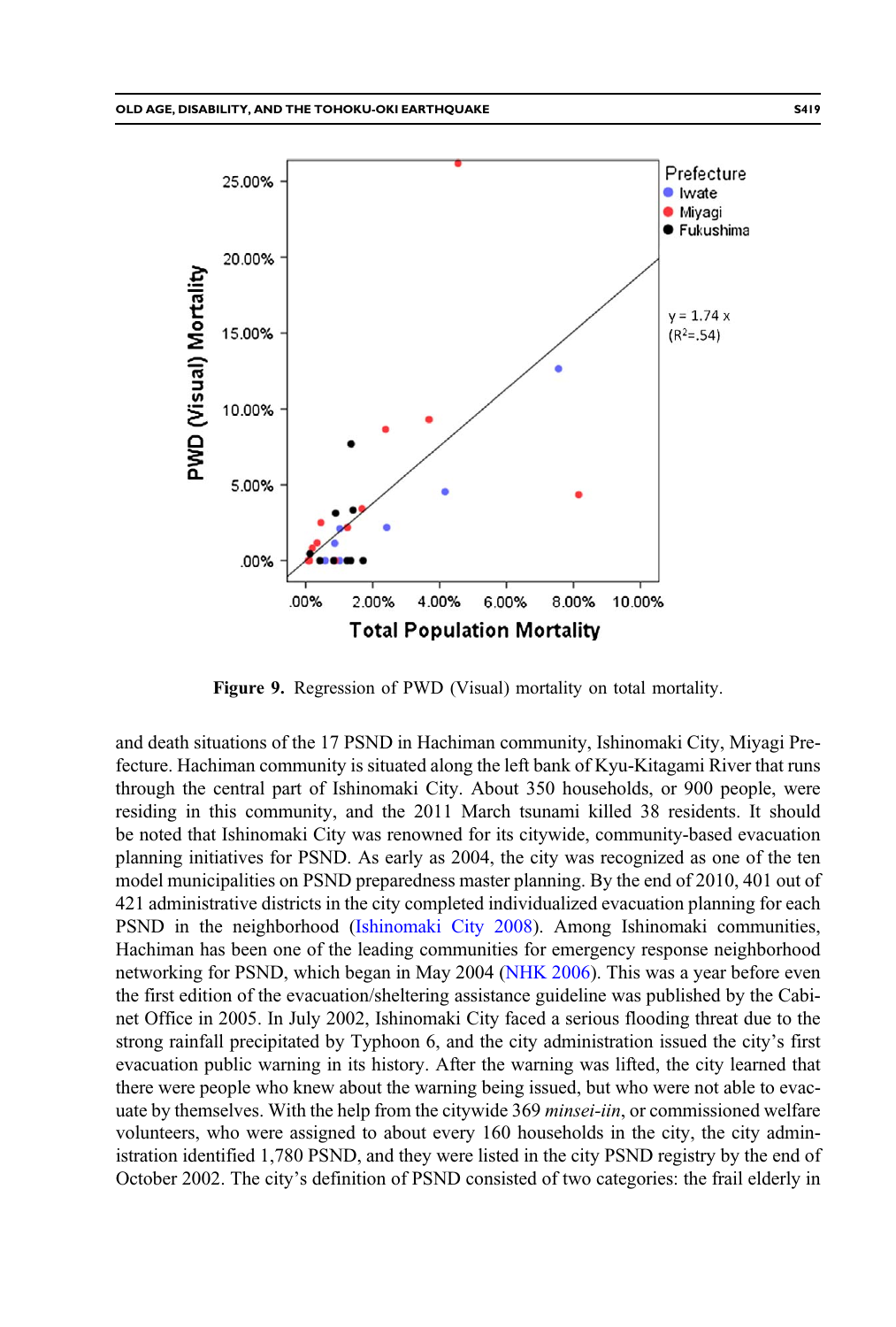<span id="page-17-0"></span>

Figure 10. Regression of PWD (Orthopedic) mortality on total mortality.

single households or elderly dyad (couple, siblings, and parent-child) households; and the PWD. In response to the city's initiative for PSND support networking, local *minsei-iins*, resident association leaders, shop owners, housewives, and retired residents in Hachiman community, where the 1960 Chile tsunami disaster caused sizable damages, decided to organize their own emergency response neighborhood network in May of 2005. The network assigned and registered two local resident evacuation supporters (RES) for each of 17 PSND. The 9 PSND out of the 17 were registered in the city PSND registry, and the other 8 elderly people were assessed being less critical but still in need of neighbors' help due to the frailty. These eight PSND were listed in the community's own registry. The Hachiman community network activities were featured by NHK ETV crew on 17 January 2006. Because the crew had developed rapport with key local residents through the 2006 production, they were able to re-enter the community and to re-interview the key stakeholders about the network's responses to the 2011 March tsunami disaster. The interviews took place from June to August of 2012.

Table [7](#page-21-0) summarizes the life and death situations of the 17 PSND. Two out of the registered 17, or 11.8%, PSND, died due to the tsunami in Hachiman community, wherein a total 38 out of about 900, or 4.2%, residents were killed directly by tsunami. This means that the PSND died about 2.8 times more, proportionately, in Hachiman community. This casualty gap ratio is comparable to the citywide ratio of 2.3, that is, 397 out of 7,893, or 5.0%, PWD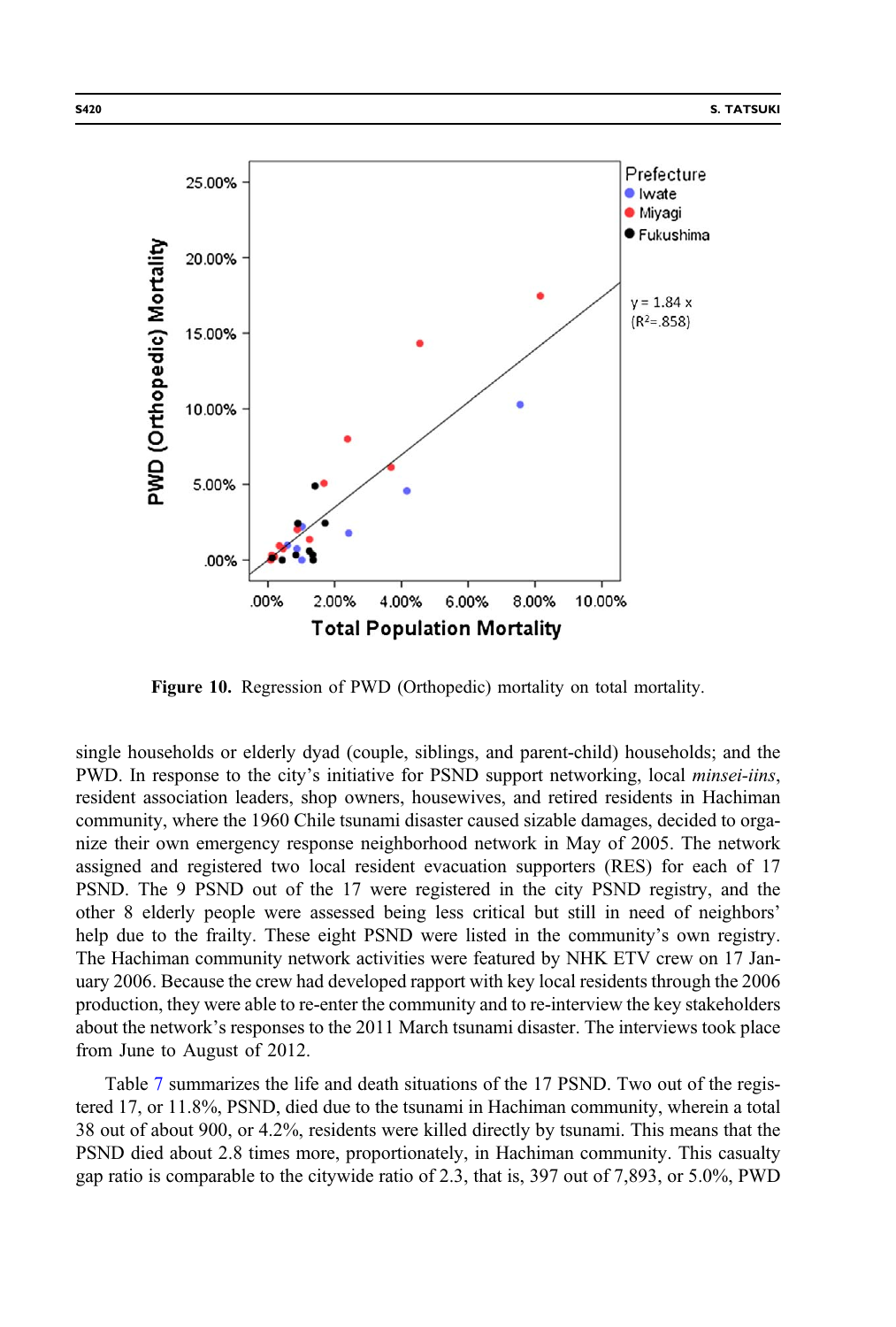#### <span id="page-18-0"></span>OLD AGE, DISABILITY, AND THE TOHOKU-OKI EARTHQUAKE NAMES AND SALL SALL SALL SALL SALL

| Prefecture | Over 70 years<br>of age | Institutionalized<br>elderly $(\% )$ | Institutionalized<br>elderly casualty $(\% )$ |
|------------|-------------------------|--------------------------------------|-----------------------------------------------|
| Iwate      | 275,976                 | $7,173(2.6\%)$                       | $152(2.1\%)$                                  |
| Miyagi     | 386,834                 | 7,548 (2.0%)                         | 389 (5.2%)                                    |
| Fukushima  | 384.956                 | $9,779(2.5\%)$                       | $37(0.4\%)$                                   |

Table 3. Number of those who are over the age of 70, proportions of institutionalized elderly, and institutionalized elderly casualty rates among Iwate, Miyagi, and Fukushima

Source: 2010 Population Census [\(http://www.e-stat.go.jp/SG1/ estat/List.do?bid=000001034991&cycode=0\)](http://www.e-stat.go.jp/SG1/estat/List.do?bid=000001034991&cycode=0)

Fy 2009 Long Term Care Service Provider and Institution Survey [\(http://www.e-stat.go.jp/SG1/estat/List.do?](http://www.e-stat.go.jp/SG1/estat/List.do?lid=000001070484) [lid=000001070484](http://www.e-stat.go.jp/SG1/estat/List.do?lid=000001070484))

Fy 2009 Social Service Institution Survey ([http://www.e-stat.go.jp/SG1/estat/List.do?lid=000001068770\)](http://www.e-stat.go.jp/SG1/estat/List.do?lid=000001068770) Kahoku Shimpo, 13 December 2011.

compared with a total 3,569 out of 160,704, or 2.2%, residents who were killed in Ishinomaki City (Table [2](#page-9-0)). Fisher's exact test probability (an alternative to the Chi-square test where there is less than 5 frequency in any cell) of the 2-by-2 ("PWD vs. non-PWD" by "Hachiman vs. the rest of Ishinomaki") death toll frequencies was .188 (one-tailed), and thus there was no significant difference in PWD-to-non-PWD death counts between Hachiman and the rest of Ishinomaki.

It should be further mentioned that the Hachiman community mortality gap ratio of 2.3 is also very similar to Miyagi's mortality gap coefficient 2.15 (with standard error of .167) for people with physical impairments, which was obtained from the previous no-intercept regression analysis. This suggests that the life and death situations in Table [7](#page-21-0) may illustrate reasonably representative pictures of how the disaster countermeasures for PSND functioned (or did not function) in Ishinomaki City or in Miyagi Prefecture during the Tohoku-oki earthquake and tsunami disaster, despite its small sample size and definitional fuzziness between PSND (for Hachiman community) and PWD (for Ishinomaki and Miyagi).

Among the 17 registered PSND in Table [7](#page-21-0), 14 individuals (12 households) were at their own residence in the community, and the other 3 were either at short-term stay units in a nursing home, an in-patient unit in a hospital, or a day service center at the time of the event and were able to survive with the help from these institutions. Out of the 14 PSND who were at home, 7 individuals (cases 1, 2, 3, 12, 14, 15, and 16) in six households (cases 2 and 3 are in the same household) were assisted for emergency evacuation by their RES. Four RES dashed to the assigned PSND residence immediately after the earthquake and the other two RES (each of them was the PSND's own daughter) were with their mothers and drove them to the designated shelter (cases 15 and 16). In contrast, no RES showed up for rescue to six individuals (cases 4, 5, 6, 7, 8, and 13) in five households (cases 7 and 8 are in the same household) because the RES were at work, out of town, or helping themselves from tsunami attacks. These six individuals with no RES assistance were saved either through self-help (cases 4, 6, 7, and 8), a neighbor (case 13), or a home helper or acquaintance who happened to drive by the site (case 5). Finally, it is unknown if the RES came or not for two PSND because both of them were dead either from the tsunami (case 11) or at her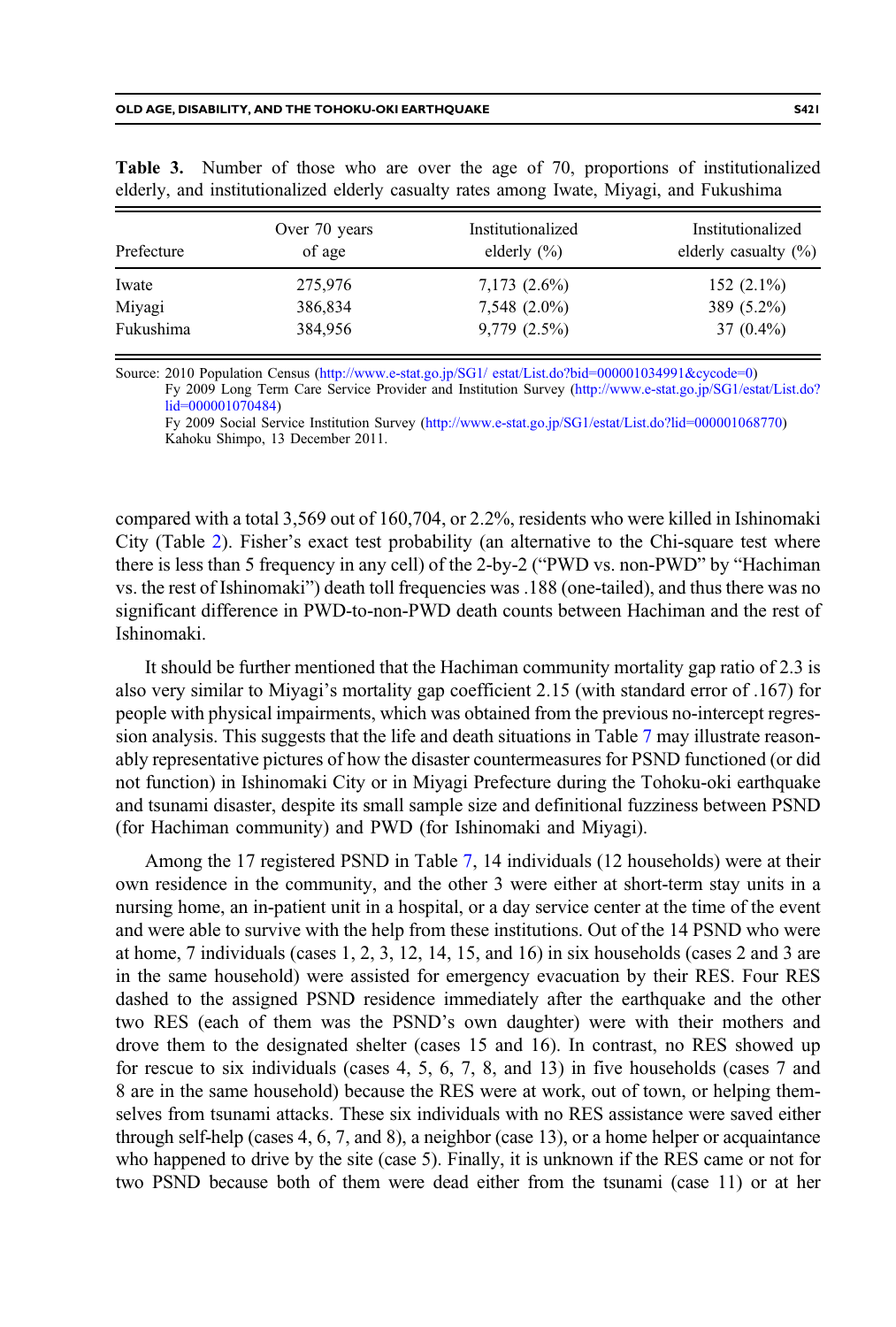|                       | WD in Iwate, Miyagi, and              | Types of disability registry (FY 2009)<br>Fukusima |                                      |                                                             | Types of social welfare facilities for PWD (FY 2009)            |                                                           |
|-----------------------|---------------------------------------|----------------------------------------------------|--------------------------------------|-------------------------------------------------------------|-----------------------------------------------------------------|-----------------------------------------------------------|
| refecture             | certificates<br>disability<br>hysical | Intellectual<br>certificates<br>disability         | certificates<br>disability<br>Mental | physical disability (%)<br>Institutionalized<br>people with | intellectual disability (%)<br>Institutionalized<br>people with | mental disability (%)<br>Institutionalized<br>people with |
| <i>liyagi</i><br>wate | 50,476<br>46,039                      | 9,285<br>10,141                                    | 5,505<br>9,335                       | $1,427(3.1\%)$<br>378 (0.7%)                                | 1,647 (17.7%)<br>931 (9.2%)                                     | 76 (0.8%)<br>53 (1.0%)                                    |
| ukusnima              | 63,985                                | 14,636                                             | 6,620                                | 822 (1.3%)                                                  | 1,521 (10.4%)                                                   | 69 (1.0%)                                                 |
|                       | Jote: Numbers are as of March 201     |                                                    |                                      |                                                             |                                                                 |                                                           |

Table 4. Number of those who were issued disability certificates and those who were institutionalized at social welfare facilities for

<span id="page-19-0"></span>Table 4. Number of those who were issued disability certificates and those who were institutionalized at social welfare facilities for

Source: Fy 2009 Social Welfare Administration Reports (http://www.e-stat.go.jp/SG1/estat/List.do?lid=000001068770)<br>Fy 2009 Health Administration Reports (http://www.e-stat.go.jp/SG1/estat/List.do?lid=000001068836)<br>Fy 2009 Source: Fy 2009 Social Welfare Administration Reports [\(http://www.e-stat.go.jp/SG1/estat/List.do?lid=000001068770\)](http://www.e-stat.go.jp/SG1/estat/List.do?lid=000001068770) Fy 2009 Social Welfare Instition Reports (<http://www.e-stat.go.jp/SG1/estat/List.do?lid=000001068770>) Fy 2009 Health Administration Reports (<http://www.e-stat.go.jp/SG1/estat/List.do?lid=000001068836>)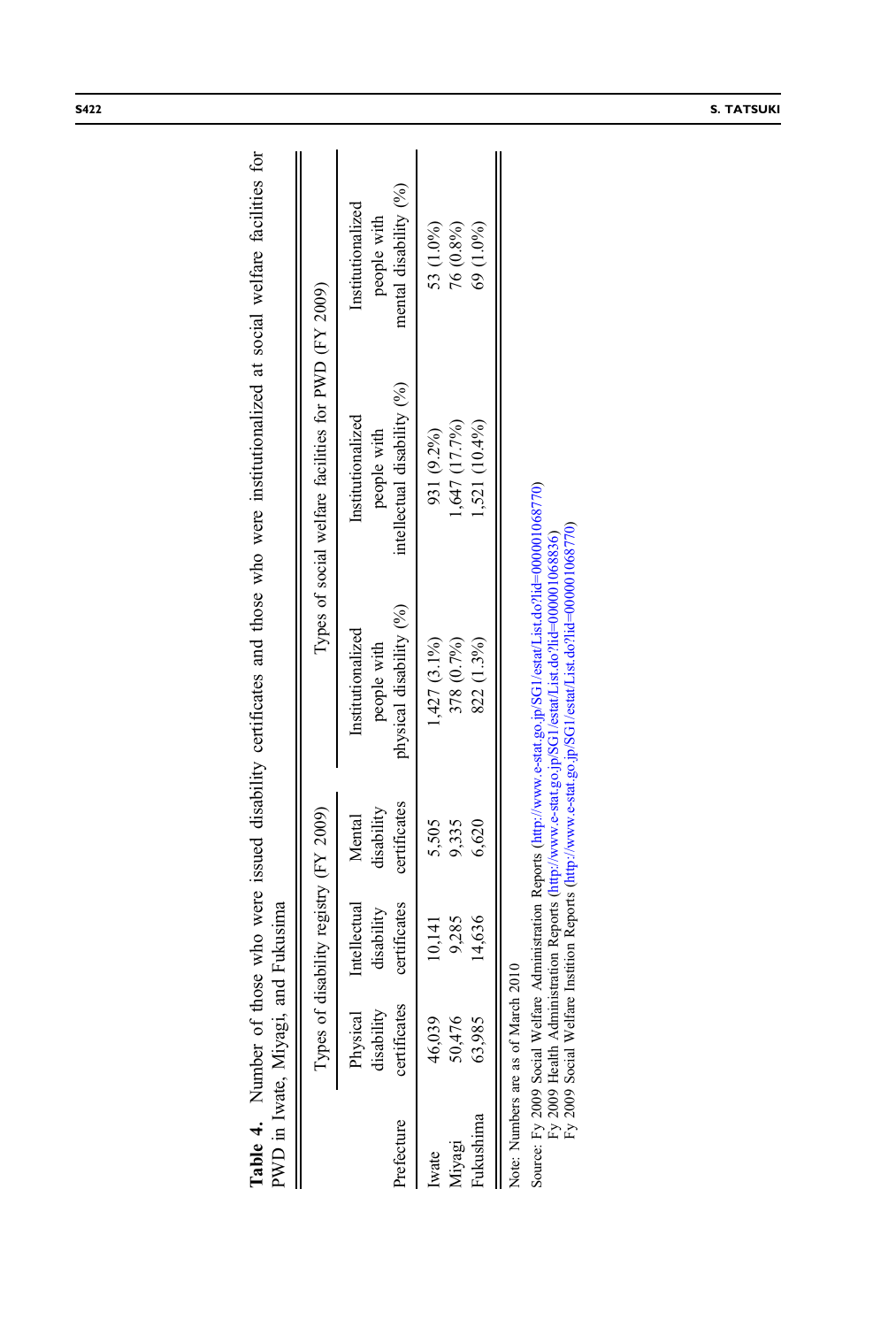|                                                                                                        | 1         | 2 | 3 | $4 \quad$ | 5                                                                                | 6 | $7\phantom{.0}$                                     | 8 | 9 |
|--------------------------------------------------------------------------------------------------------|-----------|---|---|-----------|----------------------------------------------------------------------------------|---|-----------------------------------------------------|---|---|
| 1 PWD casualty                                                                                         |           |   |   |           |                                                                                  |   |                                                     |   |   |
| 2 Total population casualty                                                                            | $.908***$ |   |   |           |                                                                                  |   |                                                     |   |   |
| 3 Distance to the epicenter $-.657^{**}$ -.656**                                                       |           |   |   |           |                                                                                  |   |                                                     |   |   |
| 4 Proportion of innundated $.696^{**}$ $.566^{**}$ $-.425^{*}$                                         |           |   |   |           |                                                                                  |   |                                                     |   |   |
| area<br>5 Types of sea coast $-0.535^{**} -0.538^{**} -0.653^{**} -0.364^{**}$                         |           |   |   |           |                                                                                  |   |                                                     |   |   |
|                                                                                                        |           |   |   |           |                                                                                  |   |                                                     |   |   |
| 6 Sum of the proportions of $.547^{**}$ $.450^{*}$ $-.292$ $.242$ $-.644^{**}$<br>aged 65 or older and |           |   |   |           |                                                                                  |   |                                                     |   |   |
| those in fishery and                                                                                   |           |   |   |           |                                                                                  |   |                                                     |   |   |
| agriculture                                                                                            |           |   |   |           | $.085$ $.068$ $.262$ $-.066$ $.500^{**}$ $-.198$                                 |   |                                                     |   |   |
| 7 A ratio of recorded<br>maximum tsunami height                                                        |           |   |   |           |                                                                                  |   |                                                     |   |   |
| to expected tsunami height                                                                             |           |   |   |           |                                                                                  |   |                                                     |   |   |
| 8 Tsunami arrival time                                                                                 |           |   |   |           | $-.598^{**}$ $-.566^{**}$ $.758^{**}$ $-.407^{*}$ $.875^{**}$ $-.446^{*}$ $.313$ |   |                                                     |   |   |
| 9 Proportion of                                                                                        |           |   |   |           |                                                                                  |   | .058 .273 -.274 -.087 -.646* $.429^*$ -.516** -431* |   |   |
| institutionalized                                                                                      |           |   |   |           |                                                                                  |   |                                                     |   |   |
| <b>PWD</b>                                                                                             |           |   |   |           |                                                                                  |   |                                                     |   |   |

<span id="page-20-0"></span>Table 5. Correlations of the variables that were reported to be related to total population and PWD casualty

\*\*p<.01

Note: Proportion of innundated area and Sum of the proportions of aged 65 or older and Those in fishery and agriculture are from [Ueda \(2012\).](#page-29-0) Tsunami aririval time is from [Suzuki \(2012\)](#page-29-0). A ratio of recorded maximum tsunami height to expected tsunami height is from [Matsumoto and Tatsuki \(2012\).](#page-28-0)

|                                                                                          | coeffient          | Unstandardized | Standardized<br>coefficients |                      |                  | Multi-colinearity |
|------------------------------------------------------------------------------------------|--------------------|----------------|------------------------------|----------------------|------------------|-------------------|
| Predictors                                                                               | B                  | <b>SE</b>      | <b>B</b> eta                 | <i>t</i> -value      | $\boldsymbol{p}$ | tolerance         |
| Total population casualty                                                                | 1.129              | .097           | .715                         | 11.628               | .000             | .507              |
| Proportion of<br>innundated area                                                         | .041               | .011           | .272                         | 3.693                | .001             | .577              |
| Sum of the proportions<br>of aged 65 or older and<br>those in fishery and<br>agriculture | .631               | .113           | .487                         | 5.577                | .000             | .654              |
| Tsunami arrival time<br>proportion of institutionalized<br><b>PWD</b>                    | $-.021$<br>$-.983$ | .007<br>.173   | $-.197$<br>$-.371$           | $-3.151$<br>$-5.674$ | .004<br>.000     | .563<br>.671      |

| Table 6. Multiple regression analysis of PWD casualty rates |  |
|-------------------------------------------------------------|--|
|                                                             |  |

Adjusted  $R^2$  = .968

Note: No-intercept regression

 $*p<.05$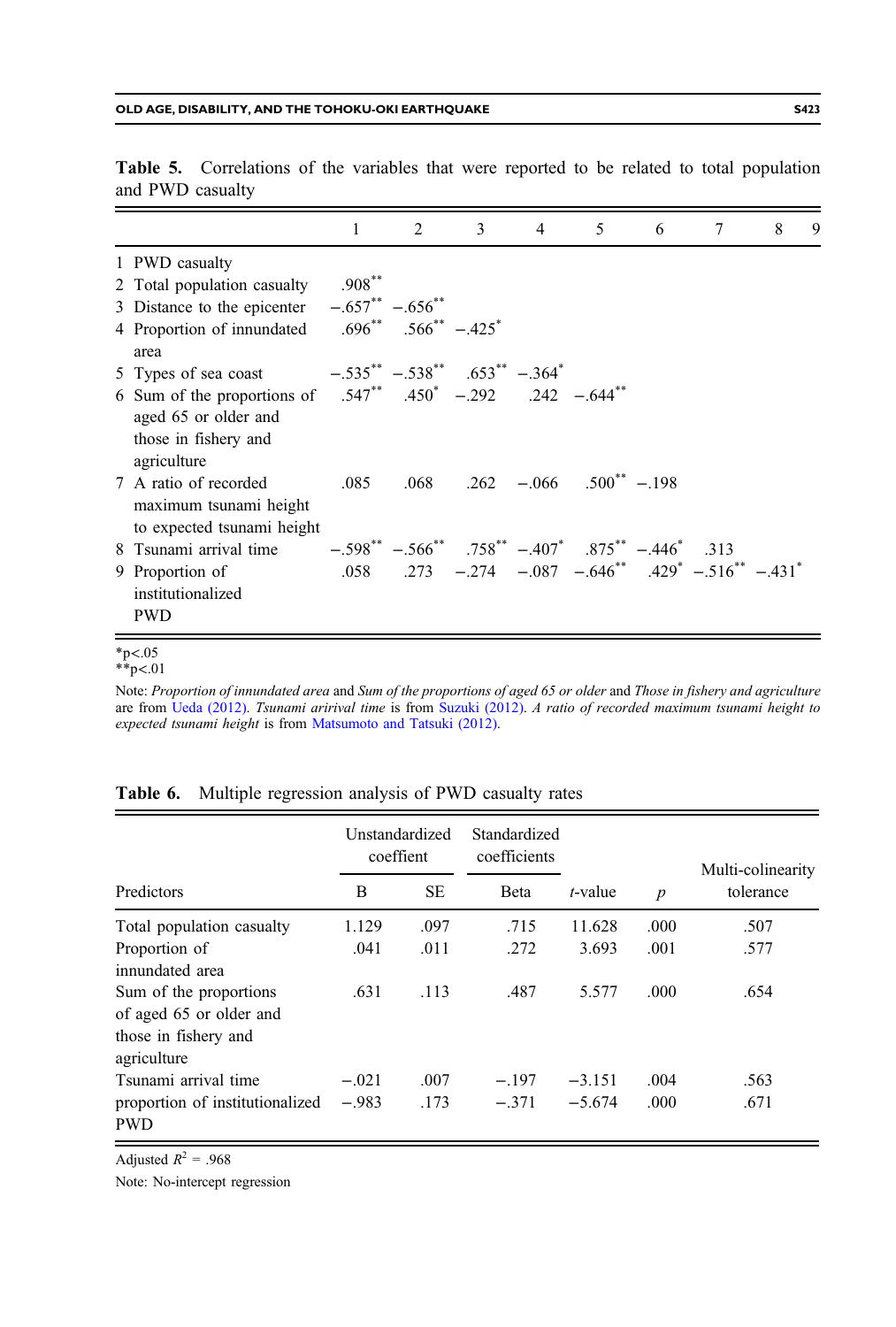<span id="page-21-0"></span>

|                        | Table 7. PFND listed in the       |        |                                                                                                    |                      | city registry and in Yawata community's own registry |                                                                 |                  |                                                                                                                                                                                                                                                                                                                                                              |                                                                                                                                                                                                                                                                                                                                                                                      |
|------------------------|-----------------------------------|--------|----------------------------------------------------------------------------------------------------|----------------------|------------------------------------------------------|-----------------------------------------------------------------|------------------|--------------------------------------------------------------------------------------------------------------------------------------------------------------------------------------------------------------------------------------------------------------------------------------------------------------------------------------------------------------|--------------------------------------------------------------------------------------------------------------------------------------------------------------------------------------------------------------------------------------------------------------------------------------------------------------------------------------------------------------------------------------|
| Case<br>no.            | Name                              | Gender | conditions<br>Disability/<br>$\,$ medical/ $\,$ physical                                           | Household<br>members | supporters (RES)<br>evacuation<br>Registerd          | Did the RES<br>come?                                            | Alive or<br>dead | Evacuation process                                                                                                                                                                                                                                                                                                                                           | Note                                                                                                                                                                                                                                                                                                                                                                                 |
|                        | Mrs. SB                           | Female | walking (use<br>Difficulty in<br>$\begin{array}{c} \mathtt{handcart)} \\ \mathtt{Old} \end{array}$ | household<br>Single  | Mrs. N<br>Mr. N                                      | Yes (came after Alive<br>No (at work)<br>the first big<br>wave) |                  | wave. Mr. N handed her at the<br>wave inside the house and lost<br>mountain road while they were<br>Was attacked by the tsunami<br>first wave calmed down. Mr.<br>top of the mountain to other<br>consciousness. Mr. N (RES)<br>came to rescue her after the<br>N put Mrs. SB on his back<br>chased by another tsunami<br>and climbed a nearby<br>neighbors. | able to save her. Without daily<br>communications with Mrs. SB,<br>ives in a home for the elderly<br>thought of his family first and<br>One RES (Mr.N) came partly<br>then of Mrs.SB. Glad to be<br>because Mr. N was in good<br>contact with Mrs. SB on a<br>the rescue would not have<br>occured. Mrs.SB currently<br>earthquake Mr. N (RES)<br>regular basis. After the           |
| $\mathbf{\mathcal{L}}$ | (Grandmother)<br>Mrs. SN          | Female | Bedridden/<br>$\begin{array}{c} {\rm physically} \\ {\rm immobile} \end{array}$                    | Son's wife<br>Son    | Mr. A (Next-door<br>neighbor)                        | immediately)<br>Yes (came                                       | Alive            | family went outside looking<br>After the tremer, the whole                                                                                                                                                                                                                                                                                                   | One RES came immideately<br>after the tremor. Mrs. SN is<br>bedridden and had no prior<br>because she lost the house.                                                                                                                                                                                                                                                                |
| 3                      | Mr. ST (Father) <sup>*</sup> Male |        | Left hemiplegia<br>due to stroke                                                                   |                      | Mr. IR                                               | $\frac{1}{2}$                                                   |                  | fighters also assisted them to<br>for help. Mr. A (RES) came<br>running to help Mrs.SN and<br>Mr.ST. Local volunteer fire<br>evacuation center (Minato<br>evacuate to the nearby<br>Elementary School).                                                                                                                                                      | evacuation drill experiences. It<br>a wheelchair because her body<br>help her again. Wife of Mr. A<br>because he is not confident to<br>was hard to be transported on<br>extra help was very valuable.<br>members and one RES were<br>Mr. A is not planning to go<br>not enough to evacuate her.<br>back to Yawata community<br>The volunteer firefighters'<br>does not bend. Family |
|                        |                                   |        |                                                                                                    |                      |                                                      |                                                                 |                  |                                                                                                                                                                                                                                                                                                                                                              | (RES) passed away.                                                                                                                                                                                                                                                                                                                                                                   |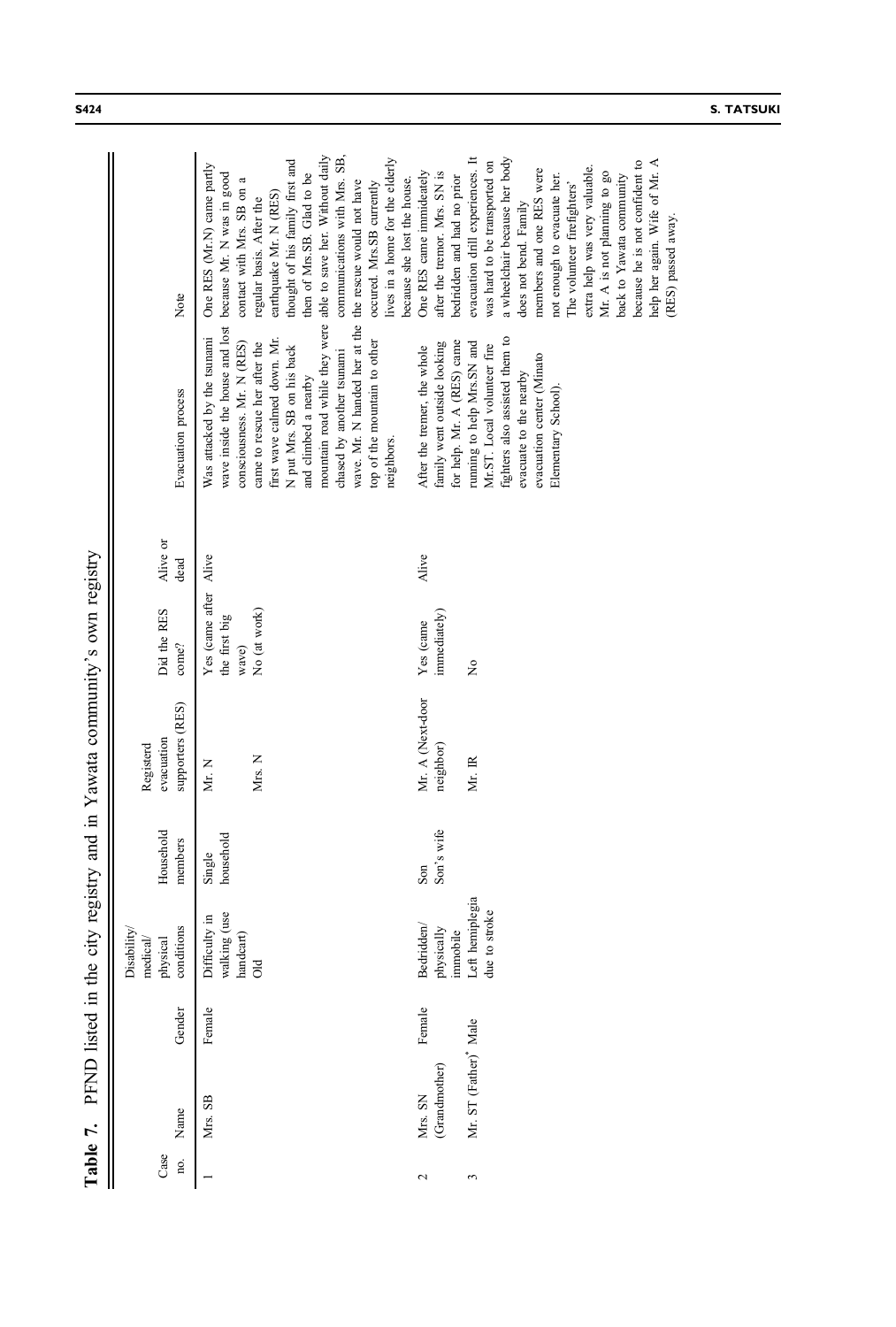|        | Mrs. C<br>Mr. O        | Female<br>Male      | Leg paralysis<br>Neck tumor<br>Visual                                  | household<br>Daughter<br>Husband<br>Single | welfare volunteer)<br>(Commisioned<br>Mr. AR<br>Mr. T<br>Mr. C<br>Mr. I | No (at work)<br>No (at work)<br>ż<br>$\tilde{z}$ | Alive<br>Alive | Evacuated to the second floor<br>transported to the Ishinomaki<br>of the own house. Rescued<br>reminded him of tsunami,<br>Because the long tremor<br>after a few days and<br>Red Cross hospital.                                      | helped by asking for help from<br>evacuating to the second floor<br>No RES came but Mrs. C and<br>though she knew that she will<br>back to her community even<br>of the house. They survived<br>reach the second floor level.<br>because the tsunami did not<br>Mrs. C is determined to go<br>after hospital transportation.<br>No RES came. Mr. O self-<br>not be able to evacuate by<br>herself. Her Husband died<br>her family self-helped by |
|--------|------------------------|---------------------|------------------------------------------------------------------------|--------------------------------------------|-------------------------------------------------------------------------|--------------------------------------------------|----------------|----------------------------------------------------------------------------------------------------------------------------------------------------------------------------------------------------------------------------------------|--------------------------------------------------------------------------------------------------------------------------------------------------------------------------------------------------------------------------------------------------------------------------------------------------------------------------------------------------------------------------------------------------------------------------------------------------|
|        | Mrs. W                 | Female              | O <sub>1</sub>                                                         | Daughter                                   | Mr. AT (Mr. AK's<br>Mr. AK<br>wife)                                     | Unknown<br>Unknown<br>(killed by<br>tsunami)     | Alive          | asked for help. However, there<br>was no reply. When he was at<br>loss at the road side, his home<br>took him to the nearby shelter.<br>helper passed by in her car<br>and she picked him up and<br>Mr.O dashed outside and<br>Unknown | ner neighbors and eventually<br>rescued by his home helper.<br>It is unknown if RES came.<br>evacuation at her temporary<br>Mrs. W Passed away after<br>housing unit.                                                                                                                                                                                                                                                                            |
| Ms. OB | Ms. OB's               | Female<br>Male      | walking/<br>epilepsy<br>Difficulty in<br>Walking/back<br>Difficulty in | OB's 2 Brothers<br>Mother Ms.<br>Ms. OB's  | Mr. ST<br>Mr. AJ                                                        | No (helping<br>$\frac{1}{2}$                     | Alive<br>Alive | Decided to evacuate after the<br>tsunami warning alert from<br>big tremor followed by<br>official disaster radio.                                                                                                                      | that it makes sense for a whole<br>sure where to escape. Learned<br>No RES came and the family<br>self-helped. They were not                                                                                                                                                                                                                                                                                                                     |
|        | grandfather*           |                     | pain                                                                   |                                            |                                                                         | Mr. AJ could do)<br>oneself was all              |                | Grandfather advised the whole<br>family to climb up the path to<br>the top of the nearby<br>mountain.                                                                                                                                  | family to decide where to go<br>prior to the event.                                                                                                                                                                                                                                                                                                                                                                                              |
|        | Mr(s). AZ<br>Mr(s). A2 | $\sim$ $\sim$<br>ç. | Bedridden<br>?<br>Auditory                                             |                                            | $\sim$                                                                  |                                                  | $\sim$         | Was an in-patient at a hospital.<br>Was at a nursing care home<br>for a short stay on that day.                                                                                                                                        | Unable to locate<br>Unable to locate                                                                                                                                                                                                                                                                                                                                                                                                             |
|        | $Mr(s) . TM^*$         |                     |                                                                        | household<br>Single                        | $\sim \sim \sim$                                                        | $\sim$<br>ç.                                     | Dead           | Caught by tsunami and washed Dead<br>away. Mr(s). TM was rescued<br>at the nearby bridge. (S)he was<br>transported to the Red Cross<br>Hospital, but was not saved.                                                                    | Unknown if RES came or not.                                                                                                                                                                                                                                                                                                                                                                                                                      |

(continued)

 $\label{eq:constrained} (continued)$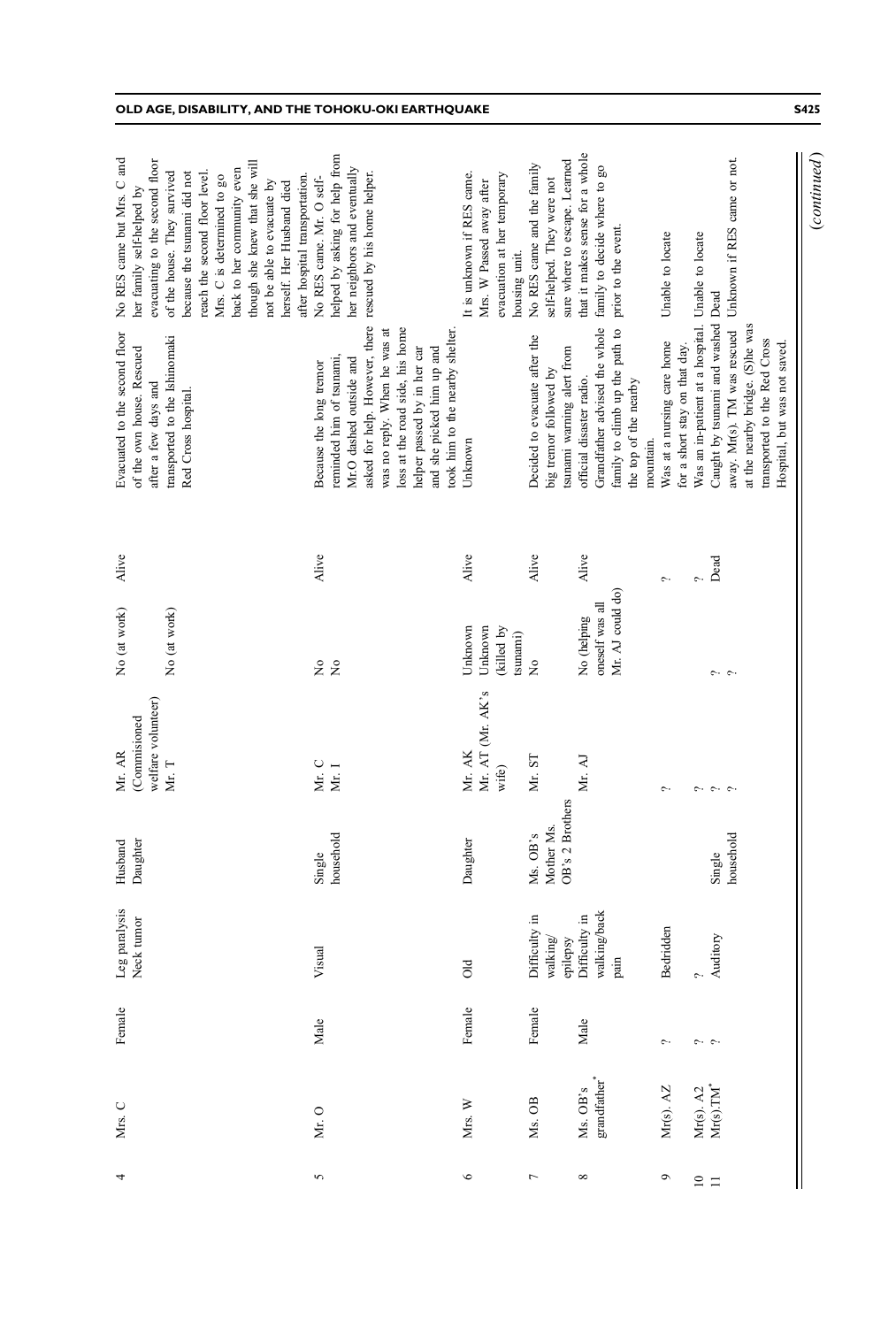|                 | Table 7. (continued) |        |                                                  |                      |                                            |                                                |                  |                                                                                                                       |                                                                                         |
|-----------------|----------------------|--------|--------------------------------------------------|----------------------|--------------------------------------------|------------------------------------------------|------------------|-----------------------------------------------------------------------------------------------------------------------|-----------------------------------------------------------------------------------------|
| Case<br>no.     | Name                 | Gender | conditions<br>Disability/<br>medical<br>physical | Household<br>Members | suporters (RES)<br>evacuation<br>Registerd | Did the RES<br>come?                           | Alive or<br>dead | Evacuation process                                                                                                    | Note                                                                                    |
| $\overline{12}$ | Mrs. SM <sup>*</sup> | Female | Difficulty in<br>walking<br>diabetis             | household<br>Single  | Mr. K                                      | Yes (escorted to Dead<br>Mr. K's own<br>house) |                  | Mr.K(RES) came and escorted<br>Mrs. SM to his house. Mr. F,<br>the president of the                                   | escort to his house. Mrs. SM<br>traveled with large luggage.<br>One RES (Mr. K) came to |
|                 |                      |        |                                                  |                      | Mrs. K (Mr.K's<br>wife)                    | No (killed by<br>sunami)                       |                  | neghborhood association, came That was another reason why<br>to see her and urged her to<br>evacuate with him and his | walking. A tall RC building<br>she could not continue                                   |
|                 |                      |        |                                                  |                      |                                            |                                                |                  | shelter, Mrs. SM could not<br>wife. On their way to the                                                               | the shelter. Mrs. F feels that<br>was standing on the way to                            |
|                 |                      |        |                                                  |                      |                                            |                                                |                  | walk any longer and told Mrs.<br>F to go without her. Moment                                                          | they could have looked for a<br>shelter in that building.                               |
|                 |                      |        |                                                  |                      |                                            |                                                |                  | away by tsunami. Tsunami<br>after, Mrs. SM was swept                                                                  |                                                                                         |
|                 |                      |        |                                                  |                      |                                            |                                                |                  | also attacked Mrs. F but she                                                                                          |                                                                                         |
| $\frac{13}{2}$  | Mrs. $M^*$           | Female | Difficulty in                                    | Single               | Mrs. TS                                    | No (killed by                                  | Alive            | When Mrs. M went outside<br>barely escaped death.                                                                     | No RES came because that                                                                |
|                 |                      |        | walking (uses                                    | Household            |                                            | tsunami)                                       |                  | after the earthquake, her                                                                                             | person was killed by the                                                                |
|                 |                      |        | cane)                                            |                      | Mrs. M's Daughter                          | No (living in                                  |                  | neighbor assisted her to                                                                                              | tsunami. The neighbor assisted                                                          |
|                 |                      |        |                                                  |                      |                                            | Sendai)                                        |                  | evacuate to the designated<br>shelter.                                                                                | Currently, Mrs. M lives with<br>the evacuation to the shelter.                          |
|                 |                      |        |                                                  |                      |                                            |                                                |                  |                                                                                                                       | her daughter in Sendai.                                                                 |
| $\overline{4}$  | Mrs. $\mathsf{TY}^*$ | Female | Old (89 yrs                                      | Single               | Mrs.I                                      | Yes (escorted to Alive                         |                  | Mrs. I (RES) came and helped One RES (Mrs. I) came to                                                                 |                                                                                         |
|                 |                      |        | old                                              | household            |                                            | the second floor<br>of Mrs. M's                |                  | her to go up stairs because that assist in-house evacuation.<br>was what she wanted. Two                              | Mr. T (non-registered                                                                   |
|                 |                      |        |                                                  |                      |                                            | house)                                         |                  | days later, Mrs. I was spotted                                                                                        | evacuation supporter), who went                                                         |

by her neighbor Mr. T who used a ladder to rescue her from the second floor window. Mr. T escorted her to the designated shelter.

by her neighbor Mr. T who used a ladder to rescue her Mr. T escorted her to the designated shelter.

from the second floor window.

Mrs. TY's Daughter No (living in Mrs. TY's Daughter No (living in<br>Daimon)

to school with Mrs. TY's son, has been looking for her for the past two days. Currently, she lives with her son's family in Hebita neighborhood (about 4 km away) in the same city.

to school with Mrs.  $\text{TY}{}'s$  son,

has been looking for her for the<br>past two days. Currently, she

lives with her son's family in

4 km away) in the same city.

Hebita neighborhood (about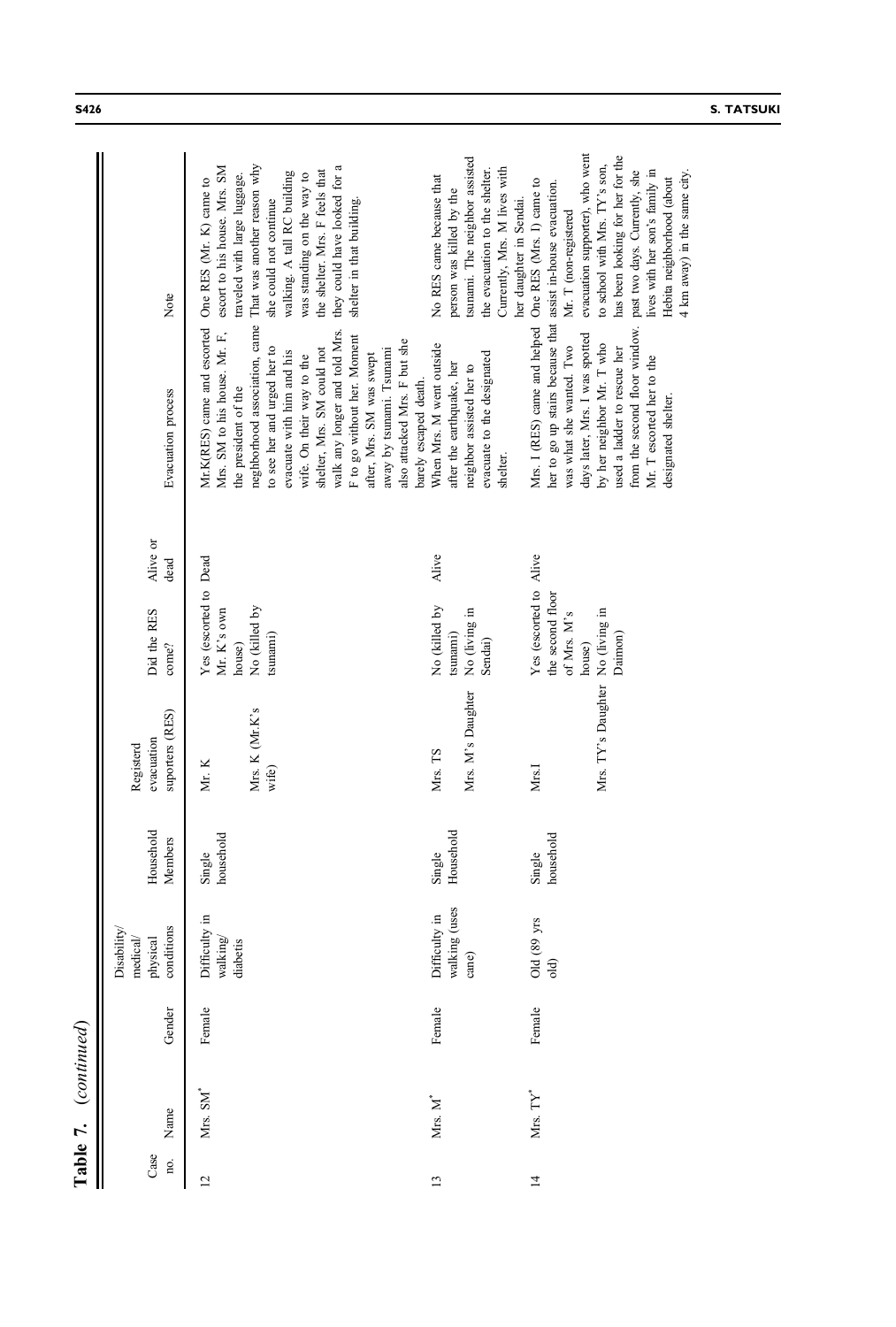| $\frac{15}{2}$ | Mrs. $\mathbb{E}^*$  | Female | Old (88 yrs                                                | Single                          | Mr. TM (Daughter's Yes (living |                                    | Alive | Mrs. E was recently dischared One RES spouse (her own                                                   |                                                     |
|----------------|----------------------|--------|------------------------------------------------------------|---------------------------------|--------------------------------|------------------------------------|-------|---------------------------------------------------------------------------------------------------------|-----------------------------------------------------|
|                |                      |        | old)                                                       | household<br>(family            | husband)                       | time of the EQ)<br>together at the |       | spending a few days at her<br>from a hospital and was                                                   | daughter) assisted evacuation<br>because Mrs. E was |
|                |                      |        |                                                            | members living<br>in proximity) | Mr(s). IT                      |                                    |       | daughter's house. The daughter temporarilly living with the<br>drove Mrs. E to the top of the daughter. |                                                     |
|                |                      |        |                                                            |                                 |                                |                                    |       | nearby mountain.                                                                                        |                                                     |
| $\frac{6}{2}$  | Mrs. M <sup>*</sup>  | Female | Difficulty in                                              | Single                          | Mrs. H (daughter)              | Yes (happened                      | Alive | Mrs. H (RES) just dropped off One RES (daughter) assisted                                               |                                                     |
|                |                      |        | artificial joint<br>$\ensuremath{\mathsf{walking}}\xspace$ | household<br>(family            | Mr(s). M (neighbor)            | to be together)                    |       | Mrs. M from a regular visit to evacuation because she was<br>the hospital. Mrs. H picked her with her.  |                                                     |
|                |                      |        |                                                            | members living                  |                                |                                    |       | up again and drove to the                                                                               |                                                     |
|                |                      |        |                                                            | in proximity)                   |                                |                                    |       | designated shelter. Howerever,                                                                          |                                                     |
|                |                      |        |                                                            |                                 |                                |                                    |       | they were not sure how to get                                                                           |                                                     |
|                |                      |        |                                                            |                                 |                                |                                    |       | there and wasted some time.                                                                             |                                                     |
|                |                      |        |                                                            |                                 |                                |                                    |       | Then the tsunami came after                                                                             |                                                     |
|                |                      |        |                                                            |                                 |                                |                                    |       | them. Mrs. H's friend who                                                                               |                                                     |
|                |                      |        |                                                            |                                 |                                |                                    |       | was with them in the same car                                                                           |                                                     |
|                |                      |        |                                                            |                                 |                                |                                    |       | dashed out but Mrs. H could                                                                             |                                                     |
|                |                      |        |                                                            |                                 |                                |                                    |       | not abandon her mother. She                                                                             |                                                     |
|                |                      |        |                                                            |                                 |                                |                                    |       | took a small path to the top of                                                                         |                                                     |
|                |                      |        |                                                            |                                 |                                |                                    |       | the nearby mountain and                                                                                 |                                                     |
|                |                      |        |                                                            |                                 |                                |                                    |       | escaped the tsunami attack.                                                                             |                                                     |
| $\overline{C}$ | Mrs. NM <sup>*</sup> | Female |                                                            |                                 | Mr. NR                         | No (helping                        |       | Was at the day service center. Unable to locate                                                         |                                                     |
|                |                      |        |                                                            |                                 |                                | oneself was all                    |       |                                                                                                         |                                                     |
|                |                      |        |                                                            |                                 |                                | Mr. NR could                       |       |                                                                                                         |                                                     |
|                |                      |        |                                                            |                                 |                                | ĝ                                  |       |                                                                                                         |                                                     |
|                |                      |        |                                                            |                                 |                                |                                    |       |                                                                                                         |                                                     |

\*means the person is listed in Yawata community's own PFND list. \*means the person is listed in Yawata community's own PFND list.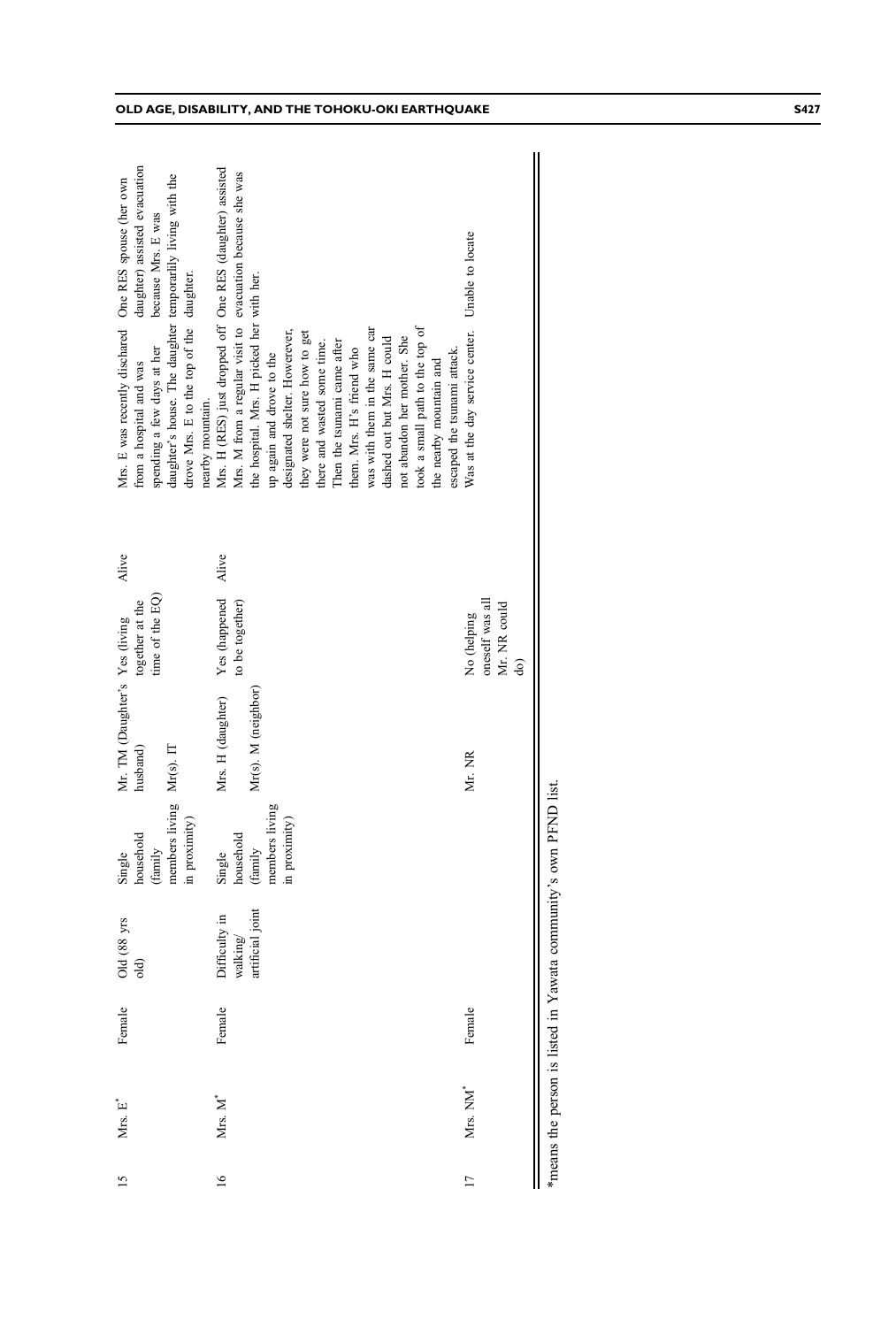

Figure 11. Hachiman community results of PSND evacuation support.

temporary housing unit (case 6). As Figure 11 illustrates, it is now clear that Hachiman community's emergency response network functioned to help half of the registered 14 PSND who were at their own homes and saved six lives, while self-help and informal mutual help from a neighbor or a friend saved about a third (six lives) of the most vulnerable elderly and people with disabilities in Hachiman community. This seems to encourage the community-based initiatives for PSND in other parts of the country. It should be mentioned that Miyagi's casualty gap between the total population and PWD was the biggest in the three disaster-hit prefectures despite community-based efforts like those in Hachiman community.

## **CONCLUSION** CONCLUSION

This paper addressed casualty gaps between the total population and PSND by examining prefectural- and municipal-level aggregated death toll data. It was made clear that those who were over the age of 60 and/or those with disabilities were disproportionately more vulnerable to the Tohoku-oki earthquake and tsunami. Among PWD, those with physical (orthopedic, visual, and auditory) impairments died proportionately more than the total population or people with the other categories of disabilities. The elderly and PWD casualty rates were not even across the three prefectures; more elderly and PWD died in Miyagi than in Iwate and Fukushima. The rate of institutionalization among the elderly and PWD was suggested as one of possible causative factors that may explain casualty gaps among prefectures and different PWD categories and between genders. In the case of the elderly casualties, more institutionalized elderly died in Miyagi than in Iwate or Fukushima because nursing homes in Miyagi tended to be located in scenic (and tsunami-prone) coastal areas. This suggests more efforts in mitigation (i.e., tighter land use control for institutional facilities based on hazard maps) and preparedness activities (e.g., more frequent disaster drills, staff training, etc.) for the institutions situated in tsunami hazard–prone areas. Given the location safety factor being controlled, however, those elderly who were in institutional facilities were better protected against tsunami hazards thanks to seismically compliant buildings and care workers available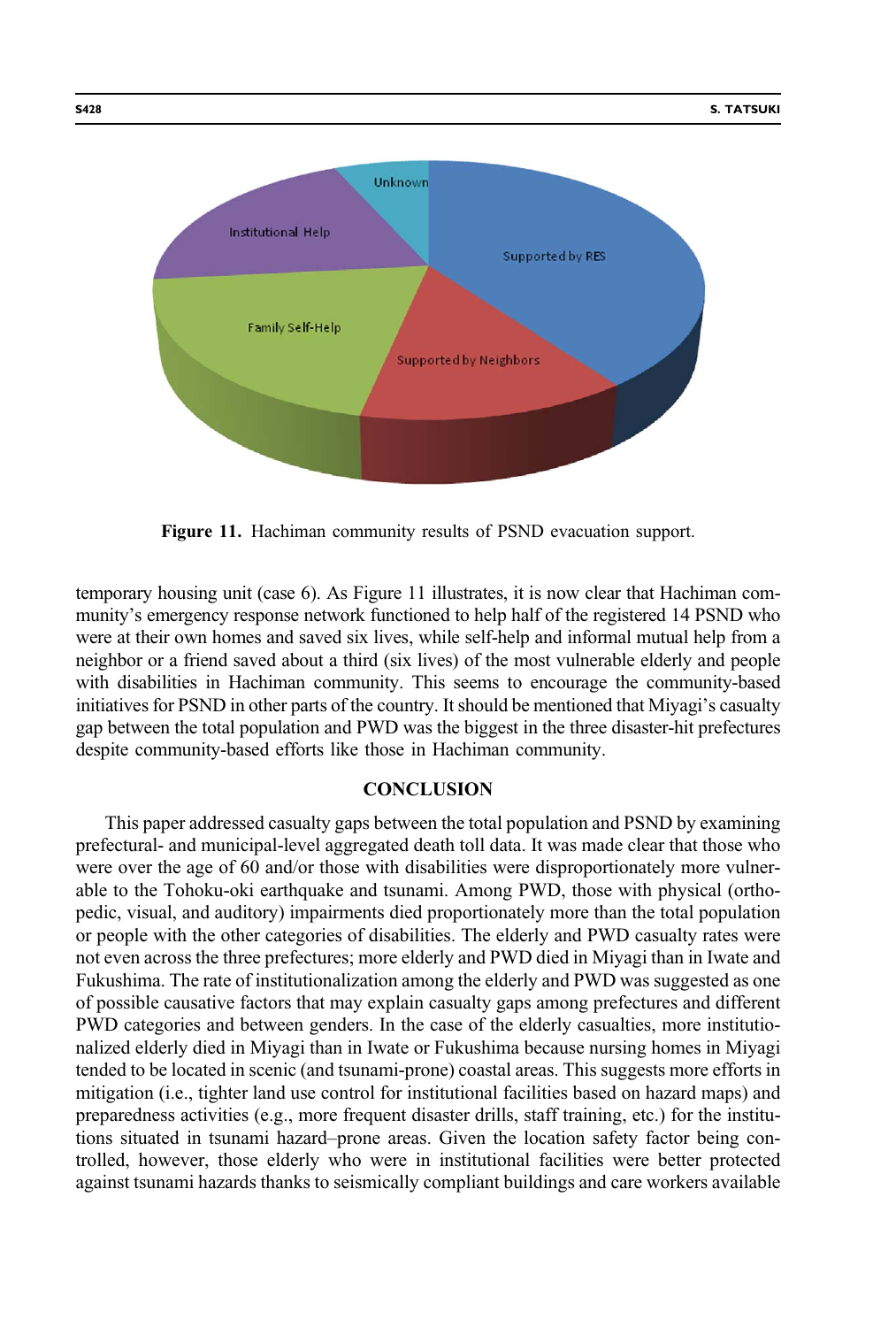on a 24-hour basis. The comparably higher institutionalization rates may explain lower casualty rates for the Iwate and Fukushima elderly, as well as for female elderly across the three prefectures (elderly women have a higher propensity to be institutionalized in nursing homes due to their greater longevity).

Stepwise regression analysis demonstrated that PWD casualty rates among 31 tsunami-hit municipalities were almost perfectly  $(R^2 = .968)$  explained by such causative factors as total population casualties, proportion of inundated area, proportions of aged 65 or older as well as of those in fishery and agriculture, tsunami arrival time, and PWD institutionalization rate. Among these five predictors, PWD institutionalization rate seems to explain casualty gaps among the three prefectures. Regression analysis indicated that 1% increase in PWD institutionalization meant 1% decrease in PWD casualty rate. Iwate and Fukushima were evidenced with higher proportions of PWD institutionalization than Miyagi. The higher propensity of PWD residing in institutional facilities in Iwate and Fukushima in comparison to Miyagi seems to be mainly due to the lack of socially inclusive services and resources, such as home help, visiting care, attendant and day services for PWD, as well as centers for independent living. It should be mentioned that this author does not support the view that the institutionalization of the elderly and/or PWD is the implied solution to prevent higher casualties among the elderly and PWD. The notion of emanicipatory and socially inclusive approaches to disability issues ([Oliver 1990,](#page-28-0) [Barnes 2001](#page-27-0)) is commonly shared in Japanese social service policy and administration since the introduction of the universal social service system ([Titmus 1974](#page-29-0)) for the elderly (Public Nursing Care Insurance Law 1997) and for PWD (Services and Supports for Persons with Disabilities Act 2005). In fact, Miyagi was one of the leading prefectures that promoted the socially inclusive normalization policies for PWD under the leadership of the former Governor Shiro Asano who asserted all PWD colonies should be dismantled [\(Asano, 2003](#page-27-0)). The root causes of higher casualties among the elderly and PWD seem to lie in the fact that socially inclusive social services for the elderly and PWD are, at this point, designed for a time of normalcy and not for times of disasters. At the same time, Japanese disaster management policies for people with special needs or PSND have been non-universal in their orientations and have not been capable of collaborating with mainstream social service policies that have become socially inclusive and universal in their orientations.

The serious casualty gaps emerged not because there was a lack of effort made to reduce disaster vulnerability among PSND. Japan has been one of the leading countries in systematically promoting PSND evacuation and shelter assistance initiatives since March 2005. Ishinomaki's Hachiman community responses to 17 PSND were presented as the evidence that pre-planned local community initiatives saved nearly half of the most vulnerable residents in this community. Ishinomaki City has been one of the leading municipalities in PSND disaster countermeasure planning, by creating the citywide PSND registries, sharing PSND information with neighborhood associations, and assigning two registered evacuation supporters to each PSND in almost all neighborhood communities. Hachiman community practice seems to be the answer to overcoming the issues of mainstreaming preparedness components in the everyday practice of social inclusion of the elderly and PWD and to bridging disaster management and social, as well as community service provisions for this population.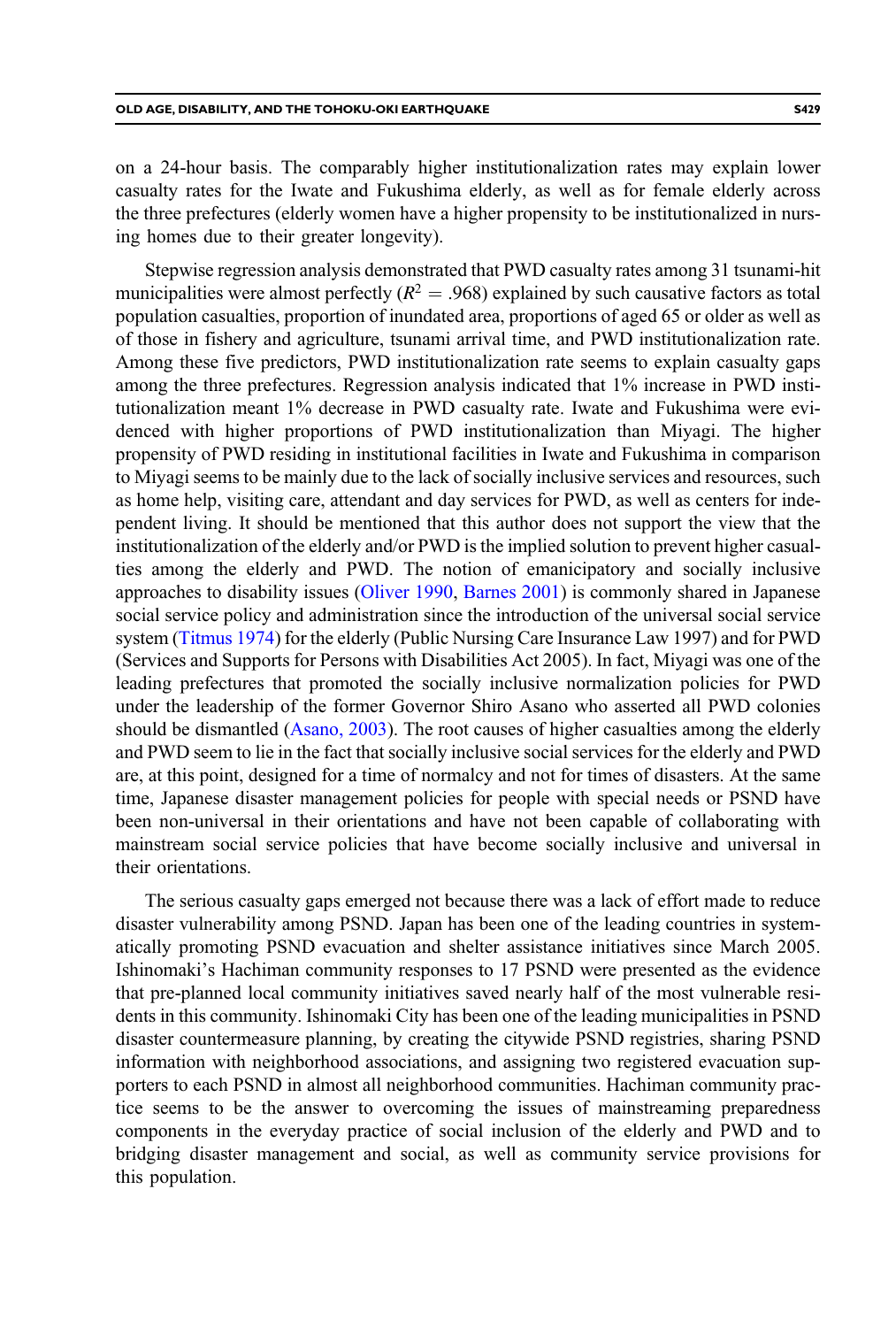## ACCEPT OF A CHAPTER COMPO

<span id="page-27-0"></span>This work was supported JSPS KAKENHI (Grant-in-Aid for Scientific Research (A)), Grant Number 20241041, titled "the conceptual and action framework building for disaster risk reduction among people with special needs in time of disasters." The author expresses his sincere thanks to Mr. Kotaro Teranishi and Mr. Makoto Ebisawa of the Japan Broadcasting Cooperation and Mr. Yuji Kawamura of the NHK Public Welfare Organization, who provided municipality casualty data on the total population and people with disabilities. The author also appreciates the constructive comments offered by the three anonymous reviewers of this paper.

## **REFERENCES** REFERENCES

- American Red Cross, 1997. Disaster Preparedness for People with Disabilities, Washington, D.C.
- Asano, S., 2003. Manifest for Dismantling Insitutional Facilities for PWD, available at [http://](http://www.asanoshiro.org/sinbun/03/030107-kousei.htm) [www.asanoshiro.org/sinbun/03/030107-kousei.htm](http://www.asanoshiro.org/sinbun/03/030107-kousei.htm) (last accessed on 19 February 2013).
- Barnes, C., 2001. Emancipatory Disability Research: Project of Process?, Public Lecture at City Chambers, Glasgow, 24 October 2001, available at [http://disability-studies.leeds.ac.uk/files/](http://disability-studies.leeds.ac.uk/files/archiveuk/Barnes-glasgow-lecture.pdf) [archiveuk/Barnes-glasgow-lecture.pdf](http://disability-studies.leeds.ac.uk/files/archiveuk/Barnes-glasgow-lecture.pdf) (last accessed 30 September 2012).
- Blaikie, P., Cannon, T., Davis, I., and Wisner, B., 1994. At Risk, Routledge, New York, 284 pp.
- Clive, A., Davis, E. A., Hansen, R., and Mincin, J., 2010. Disability, in Social Vulnerability to Disasters (B. D. Phillips et al. eds), CRC Press, Boca Raton, FL, 187–216.
- Enders, A., and Bradt, Z., 2007. Using Geographic Information System technology to improve emergency management and disaster response for people with disabilities, [Journal of Disabil](http://dx.doi.org/10.1177/10442073070170040501)[ity Policy Studies](http://dx.doi.org/10.1177/10442073070170040501) 17, 223–229.
- FEMA/American Red Cross, 2004. Preparing for Disaster for People with Disabilities and other Special Needs, Federal Emergency Management Agency/American Red Cross, Washington, D.C.
- Fire and Disaster Management Agency, 2011. A Research Report on Municipalities Counter-Disaster Measures for People with Functional Needs in Times of Disaster, available at [http://www.fdma.go.jp/neuter/topics/houdou/2307/230708\\_1houdou/02\\_houdoushiryou.pdf](http://www.fdma.go.jp/neuter/topics/houdou/2307/230708_1houdou/02_houdoushiryou.pdf) (last accessed on 26 September 2011).
- Friedsam, H. J., 1960. Older persons as disaster casualties, *[Journal of Health and Human Beha](http://dx.doi.org/10.2307/2948899)*[vior](http://dx.doi.org/10.2307/2948899) 1, 269–273.
- Hayashi, H., and Tamura, K., 2005. Profiling causes of deaths at the Niigata flooding disaster on July 13, 2004, Journal of Social Safety Science 7, 197–206 (in Japanese).
- Hayashi, H., and Tatsuki, S., 2004. Causes of casualties in 7.13 Niigata flood, Presentation at the Interim Briefing Session on 2004 July Niigata/Fukushima and Fukui Flood Disasters, 19 November 2004, Niigata University.
- Ishinomaki City, 2008. An Example of Assisting People with Special Needs in Disaster: Ishinomaki City Initiative that Prioritized City-wide Expansion of PSND Counter-Disaster Measures, available at [http://www.bousai.go.jp/3oukyutaisaku/youengosya/h20/h20\\_pdf/03.pdf](http://www.bousai.go.jp/3oukyutaisaku/youengosya/h20/h20_pdf/03.pdf) (last accessed on 19 October 2012).
- Japan Broadcasting Cooperation (NHK), 2006. Social Welfare Network: How to Protect People with Special Needs, ETV, 17 January 2006, available at [http://www.nhk.or.jp/heart-net/fnet/](http://www.nhk.or.jp/heart-net/fnet/arch/tue/60117.html) [arch/tue/60117.html](http://www.nhk.or.jp/heart-net/fnet/arch/tue/60117.html) (last accessed on 15 October 2012).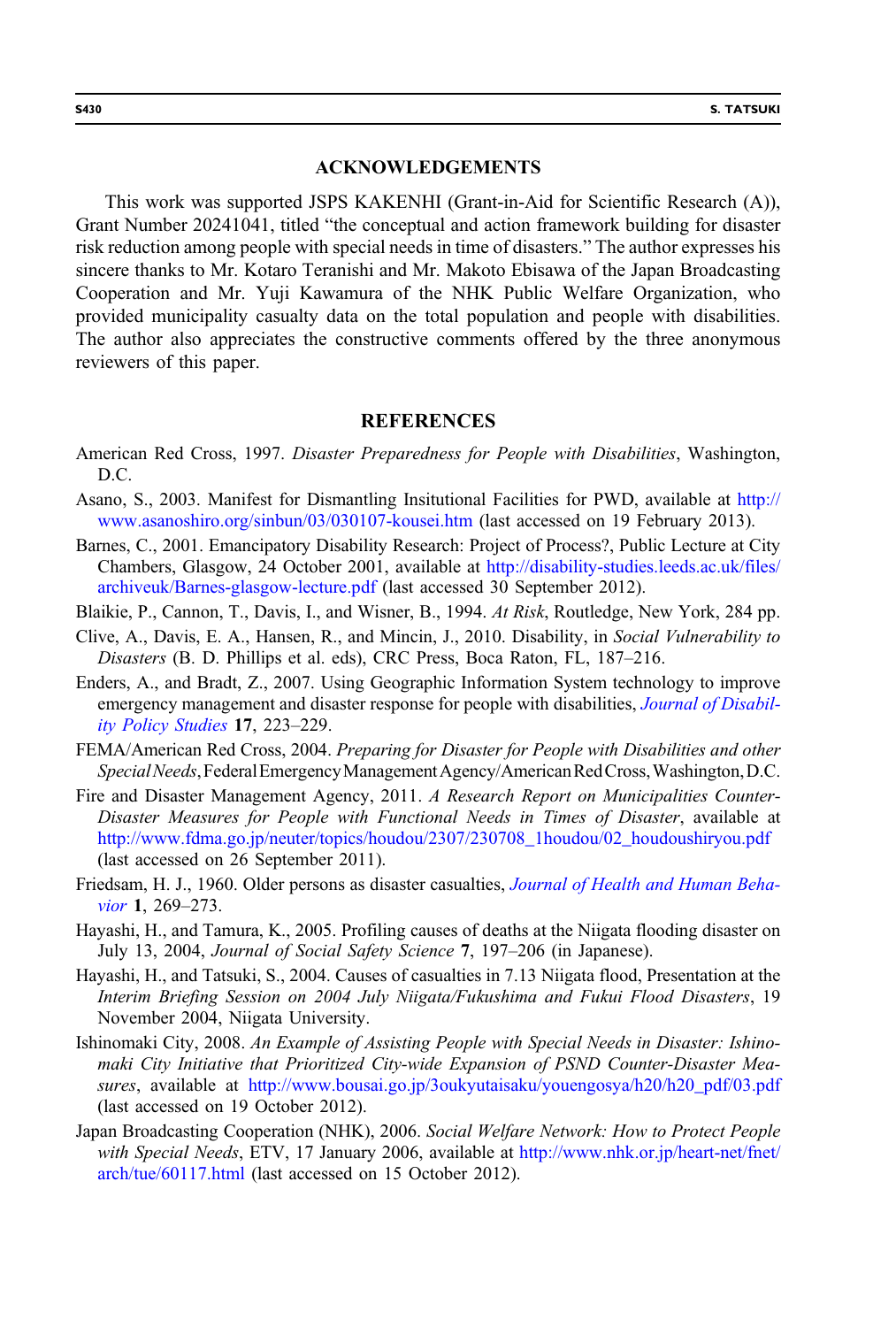- <span id="page-28-0"></span>Japan Broadcasting Cooperation (NHK), 2012a. Social Welfare Network: One Year after the Eastern Japan Earthquake: Disasters Experience of People with Disabilities, ETV, 6 March 2012, available at <http://www.nhk.or.jp/heart-net/fnet/info/1203/120306.html> (last accessed on 15 October 2012).
- Japan Broadcasting Cooperation (NHK), 2012b. Activities of Tasketto Center for Independent Living in Sendai, Video program produced for public viewing at NHK Heart Forum, Iino Hall, Tokyo, 10 June 2012.
- Japan Broadcasting Cooperation (NHK), 2012c. How to Support People with Disabilities (1): Evacuation Assistance, Heart-Net TV, 11 September 2012.
- Japan Broadcasting Cooperation (NHK), 2012d. How to Support People with Disabilities (2): Sheltering Assistance, Heart-Net TV, 12 September 2012.
- Kahoku Shimpo, 2011. Focus: 59 Elderly Institutions Hit by Tsunami and 578 People Died or Missing, 13 December 2011.
- Kailes, J. I. 2002. Emergency Evacuation Preparedness: Taking Responsibility for Your Safety, A Guide for People with Disabilities and other Activity Limitations, Center for Disability and the Health Professions, Western University of Health Sciences, Pomona, CA.
- Kailes, J. I., and Enders, A., 2007. Moving beyond "special needs": A function-based framework for emergency management and planning, [Journal of Disability Policy Studies](http://dx.doi.org/10.1177/10442073070170040601) 17, 230–237.
- Kailes, J. I., 2008. Southern California Wildfires After Action Report, Center for Disability and the Health Professions, Western University of Health Sciences, Pomona, CA.
- Matsumoto, A., and Tatsuki, S., 2012. Study of casualties of elderly and disability person in the Great East Japan Earthquake, Journal of Social Safety Science 18, 241–250.
- Ministry of Health, Labour, and Welfare, 2010. Fiscal Year 2009 Health Administration Reports, available at <http://www.e-stat.go.jp/SG1/estat/List.do?lid=000001068836> (last accessed on 17 February 2013).
- Ministry of Health, Labour, and Welfare, 2010. Fiscal Year 2009 Long Term Care Service Provider and Institution Survey, available at [http://www.e-stat.go.jp/SG1/estat/List.do?lid=](http://www.e-stat.go.jp/SG1/estat/List.do?lid=000001070484) [000001070484](http://www.e-stat.go.jp/SG1/estat/List.do?lid=000001070484) (last accessed on 17 February 2013).
- Ministry of Health, Labour, and Welfare, 2010. Fiscal Year 2009 Social Service Institution Survey, available at <http://www.e-stat.go.jp/SG1/estat/List.do?lid=000001068770> (last accessed on 17 February 2013).
- Ministry of Health, Labour, and Welfare, 2010. Fiscal Year 2009 Social Welfare Administration Reports, available at <http://www.e-stat.go.jp/SG1/estat/List.do?lid=000001068770> (last accessed on 17 February 2013).
- Ministry of Health, Labour, and Welfare, 2010. Fiscal Year 2009 Social Welfare Institution Reports, available at <http://www.e-stat.go.jp/SG1/estat/List.do?lid=000001068770> (last accessed on 17 February 2013).
- Nishimura, A., Izumi, Y., Yamamoto, M., Ueno, Y., and Tatsuno, Y., 1995. Forensic consideration toward the reconstruction of a new disaster medical countermeasures in Japan: Based on postmortem examinations of Hanshin-Awaji earthquake victims, Journal of Health and Welfare Statistics 42, 30–36.
- Oliver, M., 1990. The Politics of Disablement: A Sociological Approach, Palgrave Macmillan, New York,190 pp.
- Peek, L., and Stough, L. M., 2010. Children with disabilities in the context of disaster: A social vulnerability perspective, *[Child Development](http://dx.doi.org/10.1111/(ISSN)1467-8624)* 81, 1260–1270.